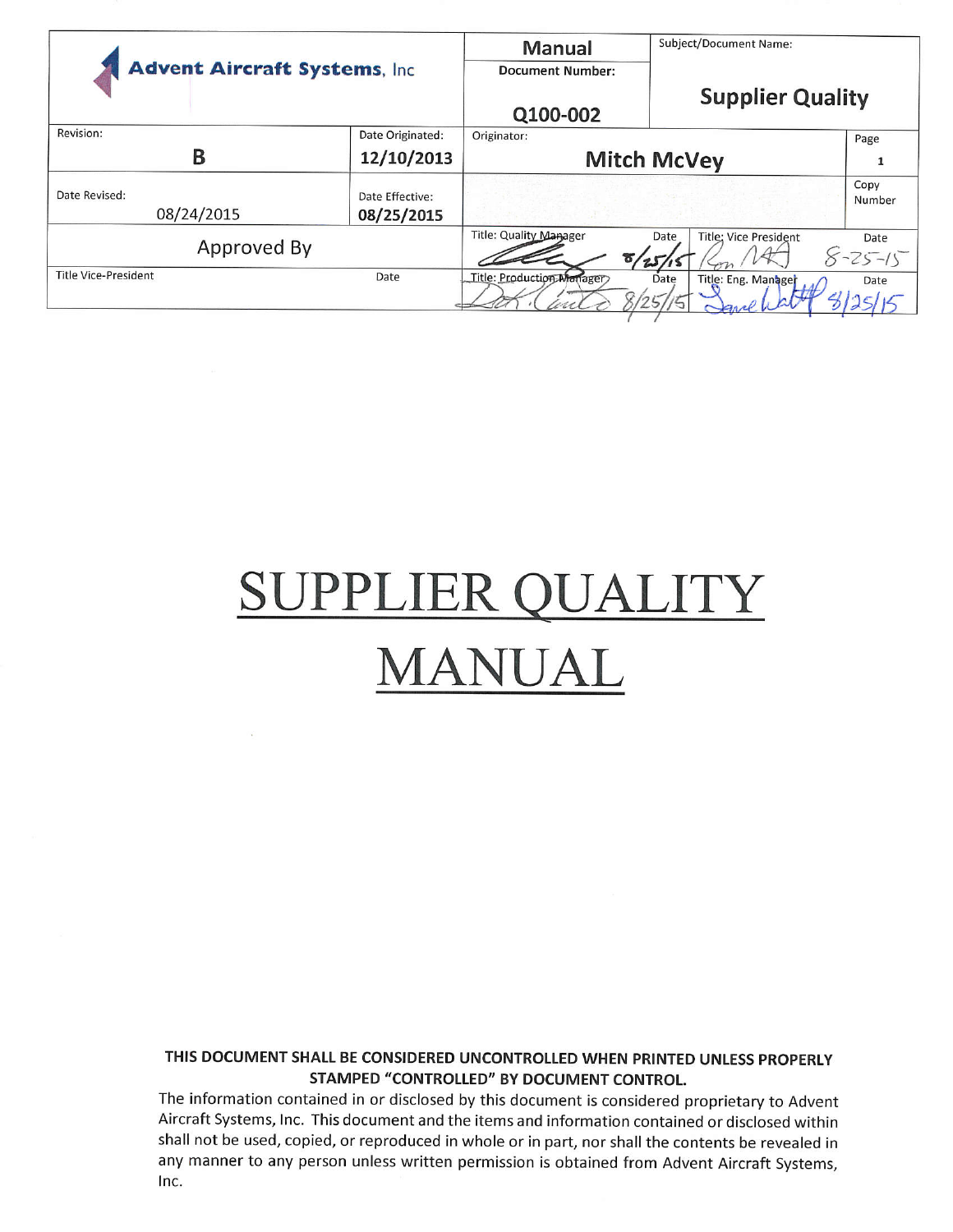|           | <b>Advent Aircraft Systems, Inc.</b> | <b>Manual</b><br><b>Document Number:</b><br>Q100-002 | Subject/Document Name:<br><b>Supplier Quality</b> |              |
|-----------|--------------------------------------|------------------------------------------------------|---------------------------------------------------|--------------|
| Revision: | Date Revised:                        | Date Effective:                                      | Originator:                                       |              |
| B         | 08/24/2015                           | 08/24/2015                                           | <b>Mitch McVey</b>                                | Page 2 of 22 |

# **Revision Page**

| <b>Revision Letter</b> | <b>Change Record</b>                  | <b>Date</b> | <b>Author</b> |
|------------------------|---------------------------------------|-------------|---------------|
|                        | New Release                           | 12/10/2013  | M. McVey      |
|                        | Revised manual to reflect new company |             | M. McVey      |
|                        | name                                  |             |               |

#### **THIS DOCUMENT SHALL BE CONSIDERED UNCONTROLLED WHEN PRINTED UNLESS PROPERLY STAMPED "CONTROLLED" BY DOCUMENT CONTROL.**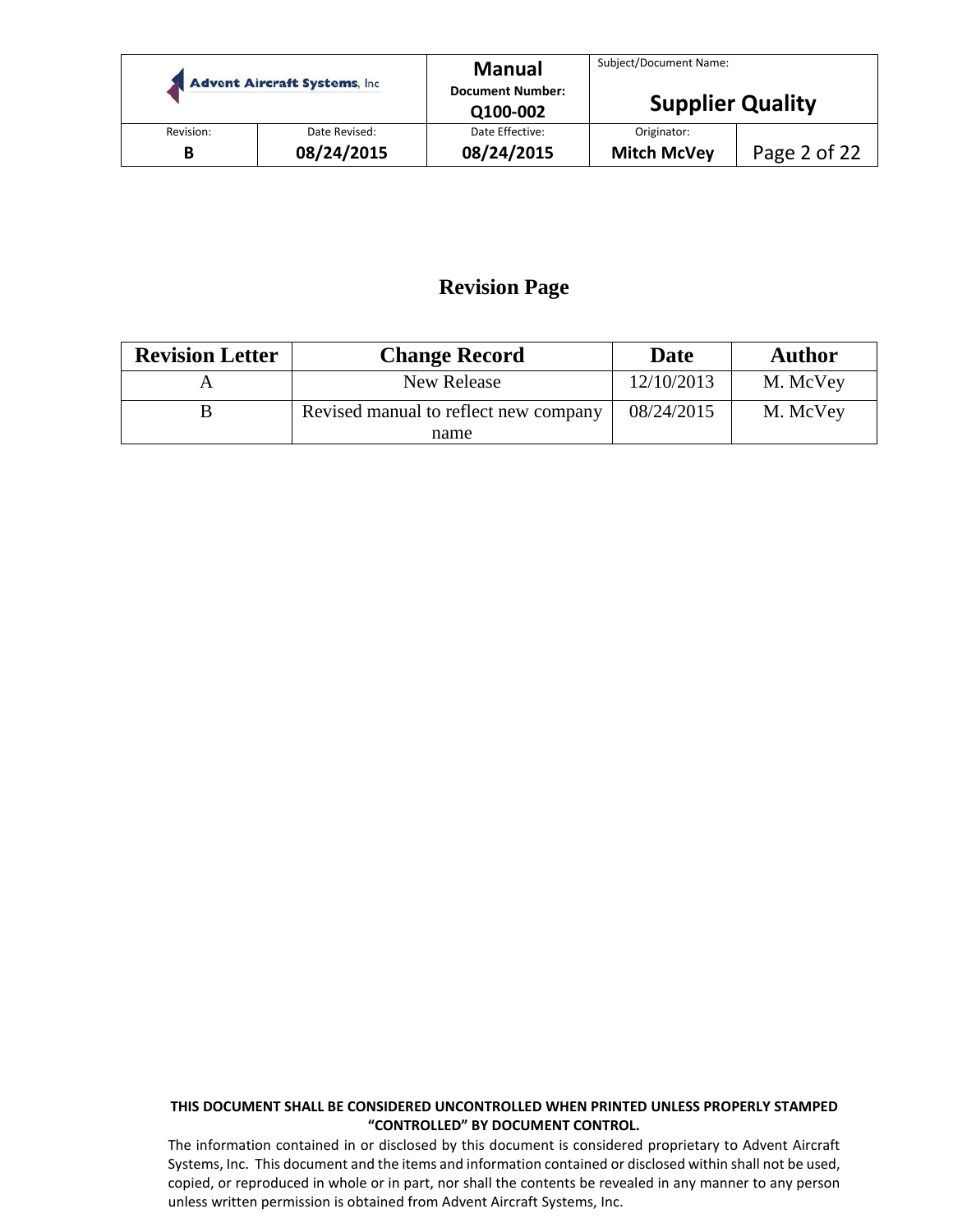|           | <b>Advent Aircraft Systems, Inc.</b> | <b>Manual</b><br><b>Document Number:</b><br>Q100-002 | Subject/Document Name:<br><b>Supplier Quality</b> |              |
|-----------|--------------------------------------|------------------------------------------------------|---------------------------------------------------|--------------|
| Revision: | Date Revised:                        | Date Effective:                                      | Originator:                                       |              |
| В         | 08/24/2015                           | 08/24/2015                                           | <b>Mitch McVey</b>                                | Page 3 of 22 |

## **Table of Contents**

| <b>Section</b> | <b>Title</b>                                             | Page |
|----------------|----------------------------------------------------------|------|
|                | <b>Revision Page</b>                                     | 2    |
|                | Table of Contents                                        | 3    |
| 1.0            | Purpose and Scope                                        | 5    |
| 2.0            | Applicability                                            | 5    |
| 3.0            | Advent Aircraft Systems Audits, Surveys, and Inspections | 5    |
| 4.0            | Government Representation                                | 6    |
| 5.0            | Requirements                                             | 6    |
| 5.1            | <b>Quality Program Management</b>                        | 6    |
| 5.2            | Manufacturing Planning System                            | 7    |
| 5.3            | <b>Contract Review</b>                                   | 8    |
| 5.4            | <b>Purchase Order Review</b>                             | 8    |
| 5.5            | <b>Quality Audit</b>                                     | 9    |
| 5.6            | Sub-tier Supplier System                                 | 9    |
| 5.7            | <b>Configuration Verification</b>                        | 9    |
| 5.8            | Drawing and Specification Control                        | 10   |
| 5.9            | <b>Tool Control</b>                                      | 10   |
| 5.10           | Calibration of Inspection/Test Equipment                 | 11   |
| 5.11           | Process                                                  | 12   |
| 5.12           | <b>Procurement Requirements</b>                          | 12   |
| 5.13           | <b>Quality Assurance Procedure</b>                       | 13   |
| 5.14           | <b>Quality Control</b>                                   | 14   |
| 5.15           | Receiving Inspection                                     | 15   |
| 5.16           | <b>Stock Control</b>                                     | 15   |
| 5.17           | In-Process Inspection                                    | 16   |
| 5.18           | Final Inspection                                         | 17   |
| 5.19           | Final Inspection Identification                          | 17   |
| 5.20           | <b>Quality Assurance Records</b>                         | 18   |
| 5.21           | Packing and Shipping                                     | 19   |
| 5.22           | <b>Returned Purchased Material</b>                       | 19   |
| 5.23           | Nonconforming Parts or Materials                         | 20   |
| 5.24           | Failure Analysis/Corrective Action                       | 21   |
| 5.25           | Government/Aircraft Systems Division Actions             | 22   |
| 5.26           | Advent Aircraft Systems Furnished Property               | 22   |
| 6.0            | <b>Delegated Inspection Duties</b>                       | 23   |
| 6.1            | Delegation of Duties                                     | 23   |

#### **THIS DOCUMENT SHALL BE CONSIDERED UNCONTROLLED WHEN PRINTED UNLESS PROPERLY STAMPED "CONTROLLED" BY DOCUMENT CONTROL.**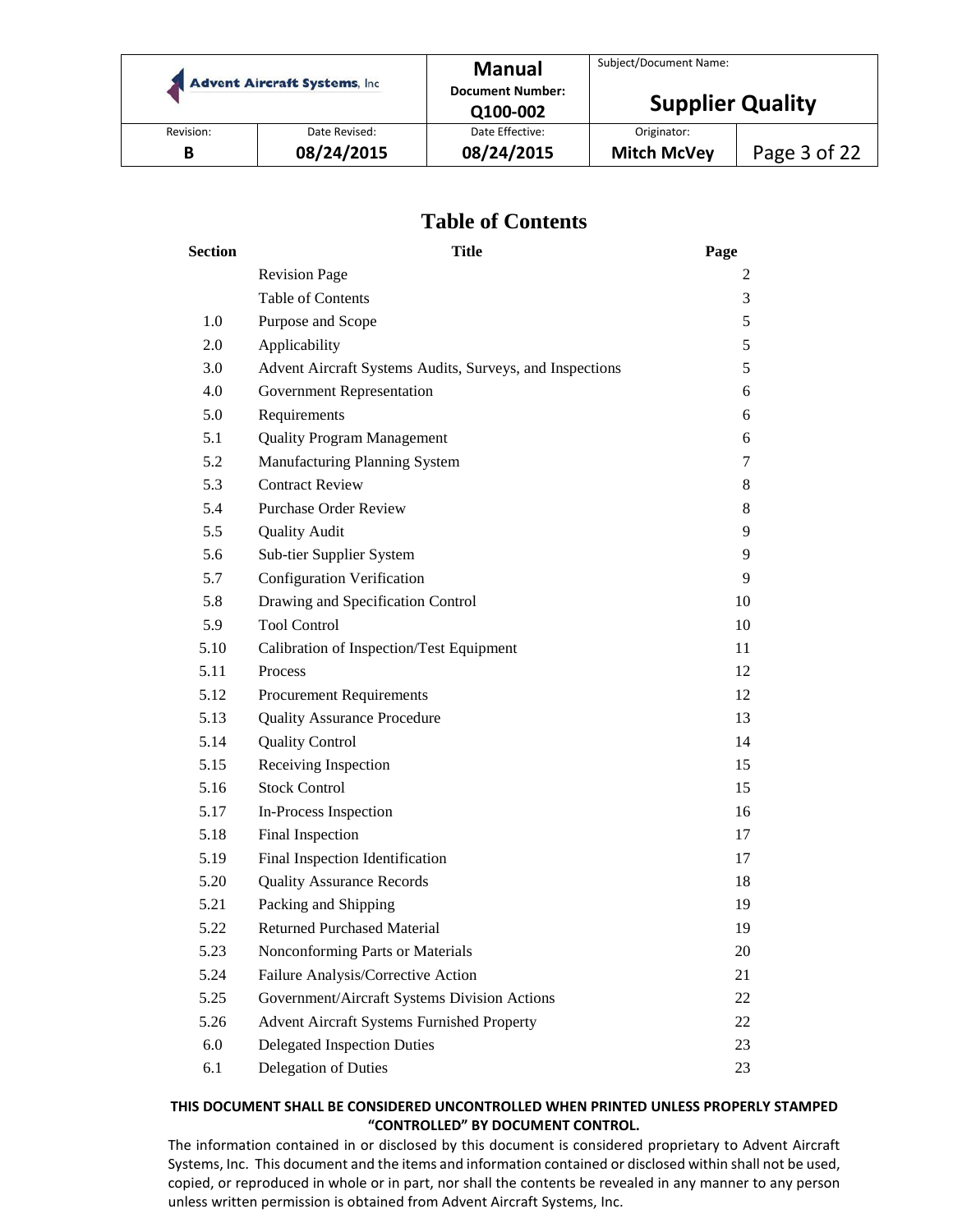|           | <b>Advent Aircraft Systems, Inc.</b> | <b>Manual</b><br><b>Document Number:</b><br>Q100-002 | Subject/Document Name:<br><b>Supplier Quality</b> |              |
|-----------|--------------------------------------|------------------------------------------------------|---------------------------------------------------|--------------|
| Revision: | Date Revised:                        | Date Effective:                                      | Originator:                                       |              |
| В         | 08/24/2015                           | 08/24/2015                                           | <b>Mitch McVey</b>                                | Page 4 of 22 |

| 6.2 | <b>Revocation of Inspection Delegation</b> | 23 |
|-----|--------------------------------------------|----|
| 7.0 | Methods of Supplier Control                | 24 |
| 7.1 | Supplier Control                           | 24 |
| 8.0 | <b>Supplier Responsibility</b>             | 25 |
| 8.1 | Responsibility                             |    |

#### **THIS DOCUMENT SHALL BE CONSIDERED UNCONTROLLED WHEN PRINTED UNLESS PROPERLY STAMPED "CONTROLLED" BY DOCUMENT CONTROL.**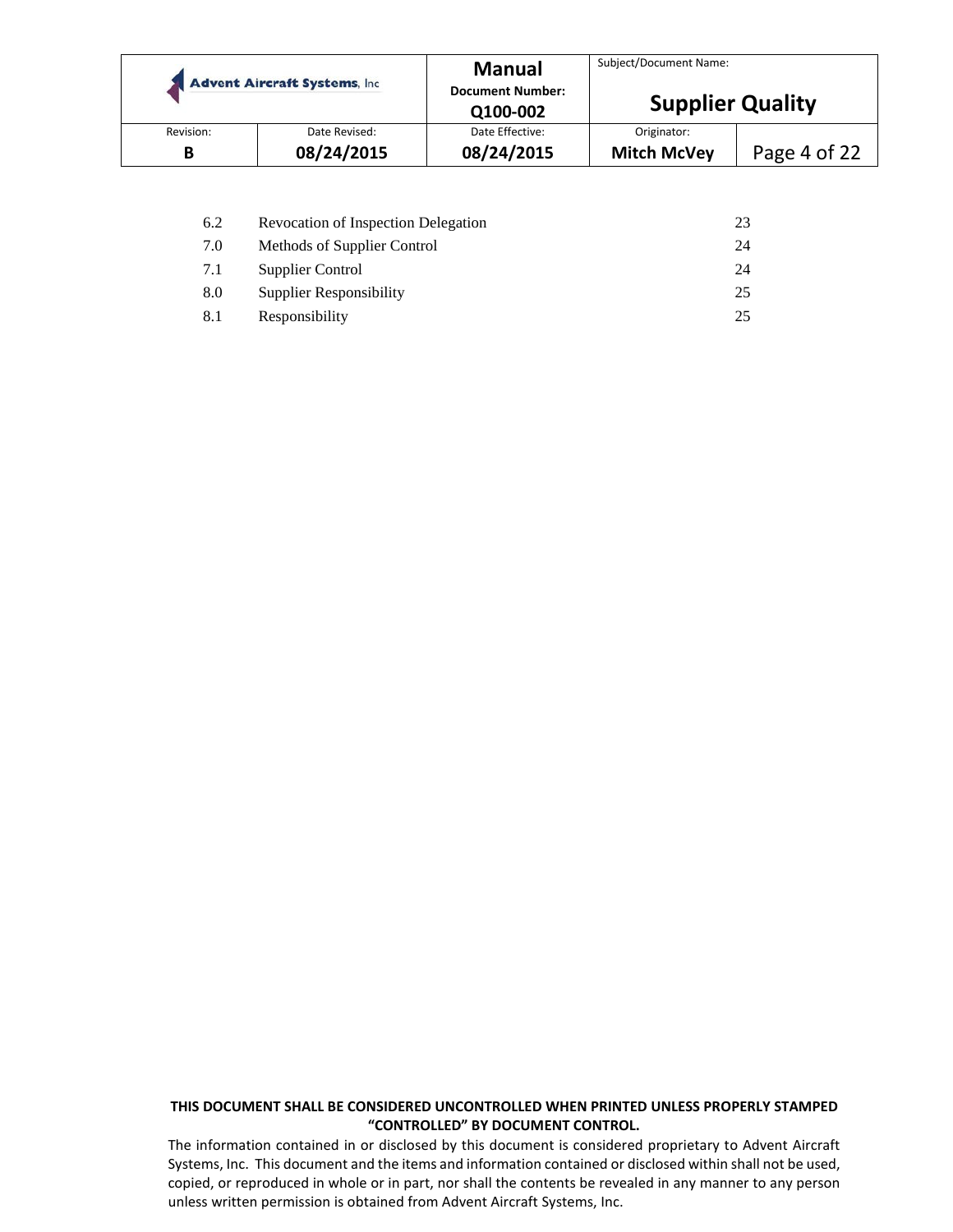| <b>Advent Aircraft Systems, Inc.</b> |               | <b>Manual</b>           | Subject/Document Name:  |              |
|--------------------------------------|---------------|-------------------------|-------------------------|--------------|
|                                      |               | <b>Document Number:</b> |                         |              |
|                                      |               | Q100-002                | <b>Supplier Quality</b> |              |
| Revision:                            | Date Revised: | Date Effective:         | Originator:             |              |
| В                                    | 08/24/2015    | 08/24/2015              | <b>Mitch McVey</b>      | Page 5 of 22 |

## **1 Purpose and Scope**

This document establishes the Quality Assurance requirements for suppliers providing parts, services or raw materials to Advent Aircraft Systems (AAS), as reflected on purchase orders or other contract documentation.

## **2 Applicability**

This document shall contractually apply to suppliers who perform work or supply products to AAS on a purchase order or contract which references the AAS's Supplier Quality Manual. Supplier contracts shall be amended upon renegotiations/renewal or at yearly intervals, whichever comes first to incorporate the most current Supplier Quality Assurance Requirements (SQAR).

- 2.1 In case of a conflict between the contents of this document and any supplier documents, the terms of this document shall apply unless specifically negotiated and accepted in writing by AAS.
- 2.2 If a supplier proceeds without an agreed to understanding of this document, AAS reserves the right to interpret the contents of this document.

#### **3 Aircraft Systems Division Audits, Surveys and Inspections**

- **3.1** A supplier Quality Assurance evaluation will be conducted to appraise the supplier's ability to comply with the requirements of this document. Upon completion of this initial evaluation, the supplier will be notified in writing of their acceptability or of any areas of nonconformance. Any documented nonconformances shall be resolved to AAS satisfaction before award of an approved status.
- **3.2** AAS reserves the right to conduct audits, evaluations and inspections of the supplier's Quality Assurance System and products to be furnished to AAS. In addition, AAS reserves the right to conduct audits, evaluations and inspections of supplier's Subcontractors Quality Assurance Systems and products to be supplied to AAS. These audits are in addition to the primary supplier's approved Quality Assurance System and do not relieve the primary supplier of the responsibility to maintain a system for the control of quality products and services from their subcontractors.

#### **THIS DOCUMENT SHALL BE CONSIDERED UNCONTROLLED WHEN PRINTED UNLESS PROPERLY STAMPED "CONTROLLED" BY DOCUMENT CONTROL.**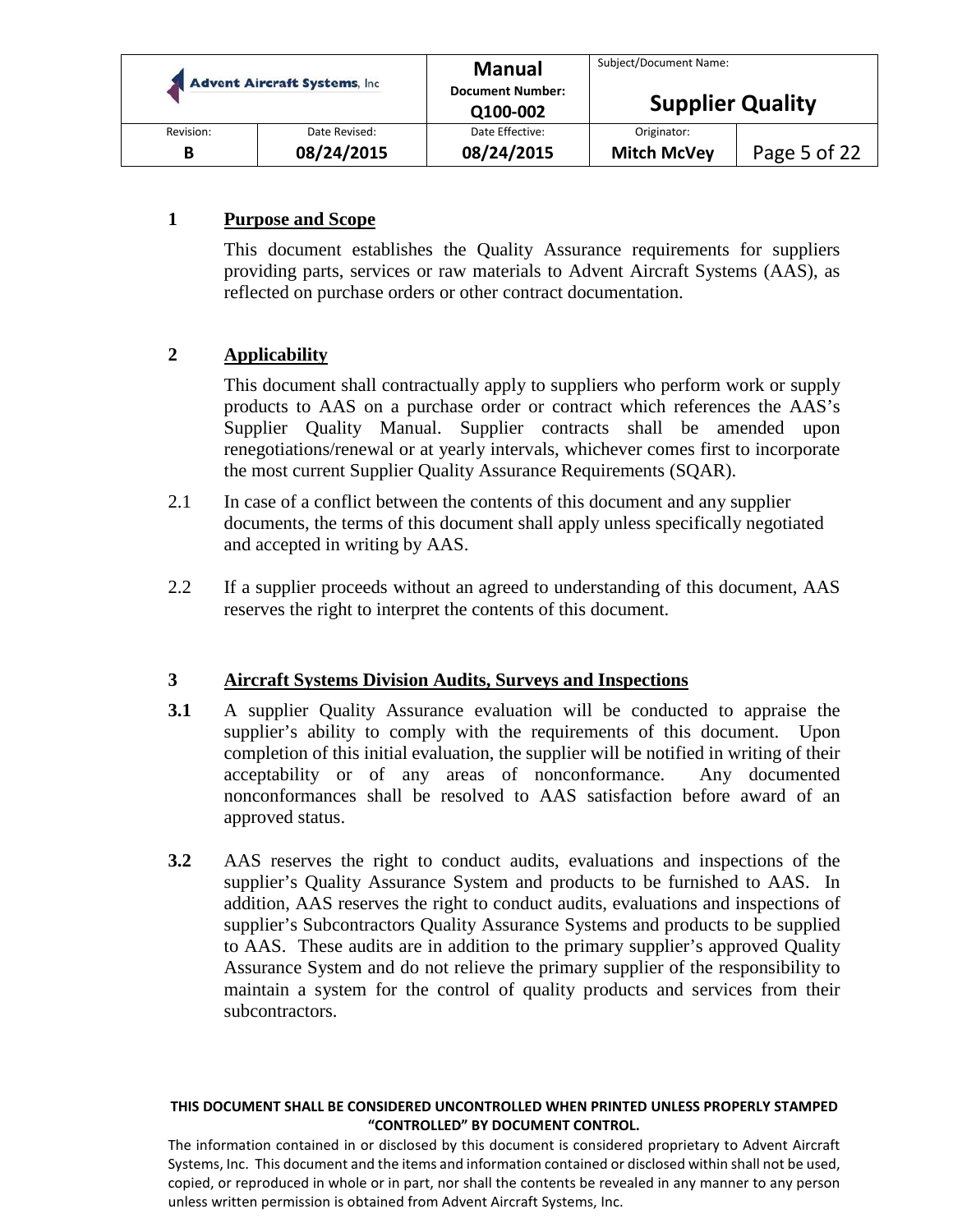|           | <b>Advent Aircraft Systems, Inc.</b> |                 | Subject/Document Name:<br><b>Supplier Quality</b> |              |
|-----------|--------------------------------------|-----------------|---------------------------------------------------|--------------|
| Revision: | Date Revised:                        | Date Effective: | Originator:                                       |              |
| В         | 08/24/2015                           | 08/24/2015      | <b>Mitch McVey</b>                                | Page 6 of 22 |

## **4 Government Representation**

AAS suppliers shall permit access and provide facilities and assistance, as necessary, to government representatives to enable them, initially and periodically, to evaluate supplier's facilities and to review procedural controls, records, process controls and products at all times and places during manufacture for conformance with government regulations and applicable specifications.

## **5 Requirements**

Supplier shall provide and maintain a system for the control of quality and configuration. The Quality System in place at the time of the evaluation or audit approval shall be the system considered acceptable. Suppliers are required to submit subsequent changes of their Quality System (affecting AAS products) to AAS's Quality Assurance for review and concurrence of the change prior to incorporation. Any changes to the system that do not have AAS Quality Assurance acceptance are not considered approved. The system must be documented in the Suppliers Quality Assurance Manual by revision number and/or date of the manual.

The Documented system shall include as a minimum, provisions to address the following:

## **5.1 Quality Program Management**

- 5.1.1 The supplier must establish, document and maintain a Quality Program that includes identified functions and activities that directly affect quality, and assign specific authority and the responsibility for these functions.
- 5.1.2 The Quality Program shall provide for complete review of contract requirements prior to the award of contract in order to make timely provisions for the specific controls, processes, test equipment, support and diagnostic software, fixtures, tooling and skills required for assurance a quality product. Systems, equipment, or skills not available at time of contract shall be documented by the supplier and provided to AAS Quality Assurance with a procurement/implementation schedule. All purchase order amendments shall be subject to the provisions of this subsection.
- 5.1.3 The supplier shall document the Quality Assurance Procedures and provide them to AAS upon request. The document shall include the basis used to create the system.

#### **THIS DOCUMENT SHALL BE CONSIDERED UNCONTROLLED WHEN PRINTED UNLESS PROPERLY STAMPED "CONTROLLED" BY DOCUMENT CONTROL.**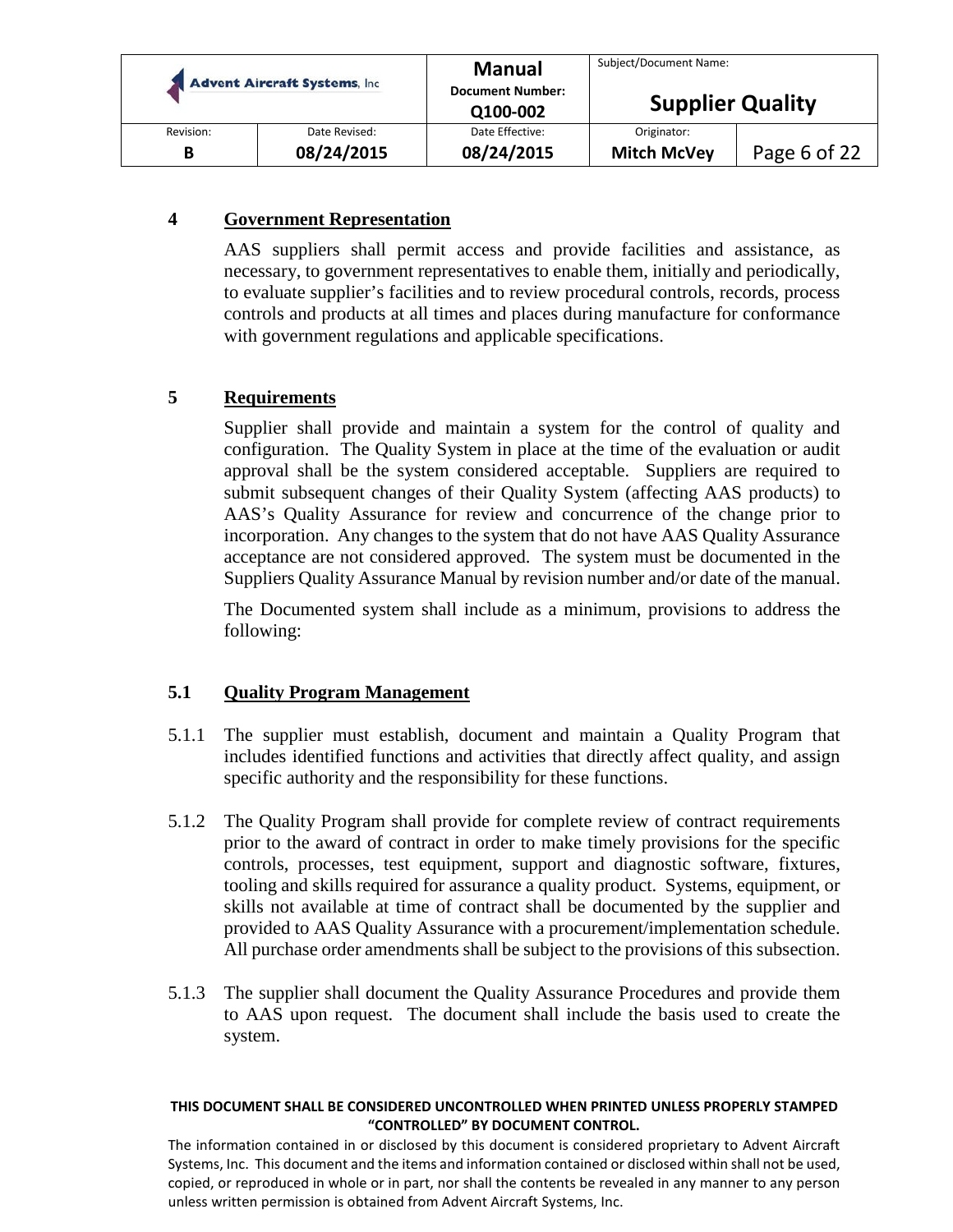| <b>Advent Aircraft Systems, Inc.</b> |               | <b>Manual</b><br><b>Document Number:</b><br>Q100-002 | Subject/Document Name:<br><b>Supplier Quality</b> |              |
|--------------------------------------|---------------|------------------------------------------------------|---------------------------------------------------|--------------|
| Revision:                            | Date Revised: | Date Effective:                                      | Originator:                                       | Page 7 of 22 |
| B                                    | 08/24/2015    | 08/24/2015                                           | <b>Mitch McVey</b>                                |              |

5.1.4 An Organizational Chart that depicts the Quality Organization and its functional relationship to the inspection function and other groups within the supplier's organization shall be part of the quality procedures manual and be available for review. The Quality Organization should have a description of their roles and responsibilities and/or levels of authority.

## **5.2 Manufacturing Planning System**

- 5.2.1 The supplier shall develop and maintain a Manufacturing Planning System that outlines the requirements in a procedure to produce, process, inspect, and/or test the product or service.
- 5.2.2 Each Manufacturing Plan shall be organized in a sequence that delineates the manufacturing procedures that will consistently produce and assure conformance to the approved data. This plan is developed to control the manufacture of aircraft products.
- 5.2.3 The Manufacturing System shall include the following items to form a baseline for the development of the plan or other operations as deemed necessary by AAS:
	- A. The approved part number, nomenclature, and engineering revision level.
	- B. All materials as specified in the engineering data (design bill of materials).
	- C. Serial or lot numbers on required products (based on product type).
	- D. Shelf life dates (based on product type).
	- E. Quantity of products.
	- F. A sequential listing of all operations utilized to manufacture the product including any subcontracted and controlled operations and special processes. These may be, but not limited to:
		- Heat treating
		- Shot peening
		- Preparations, cleanings, coatings and platting
		- Forming and straightening
		- Bonding, adhesive or composite
		- Nondestructive or other testing
		- **IDENTIFICATION**
		- Welding, brazing or soldering
		- Laser cutting

#### **THIS DOCUMENT SHALL BE CONSIDERED UNCONTROLLED WHEN PRINTED UNLESS PROPERLY STAMPED "CONTROLLED" BY DOCUMENT CONTROL.**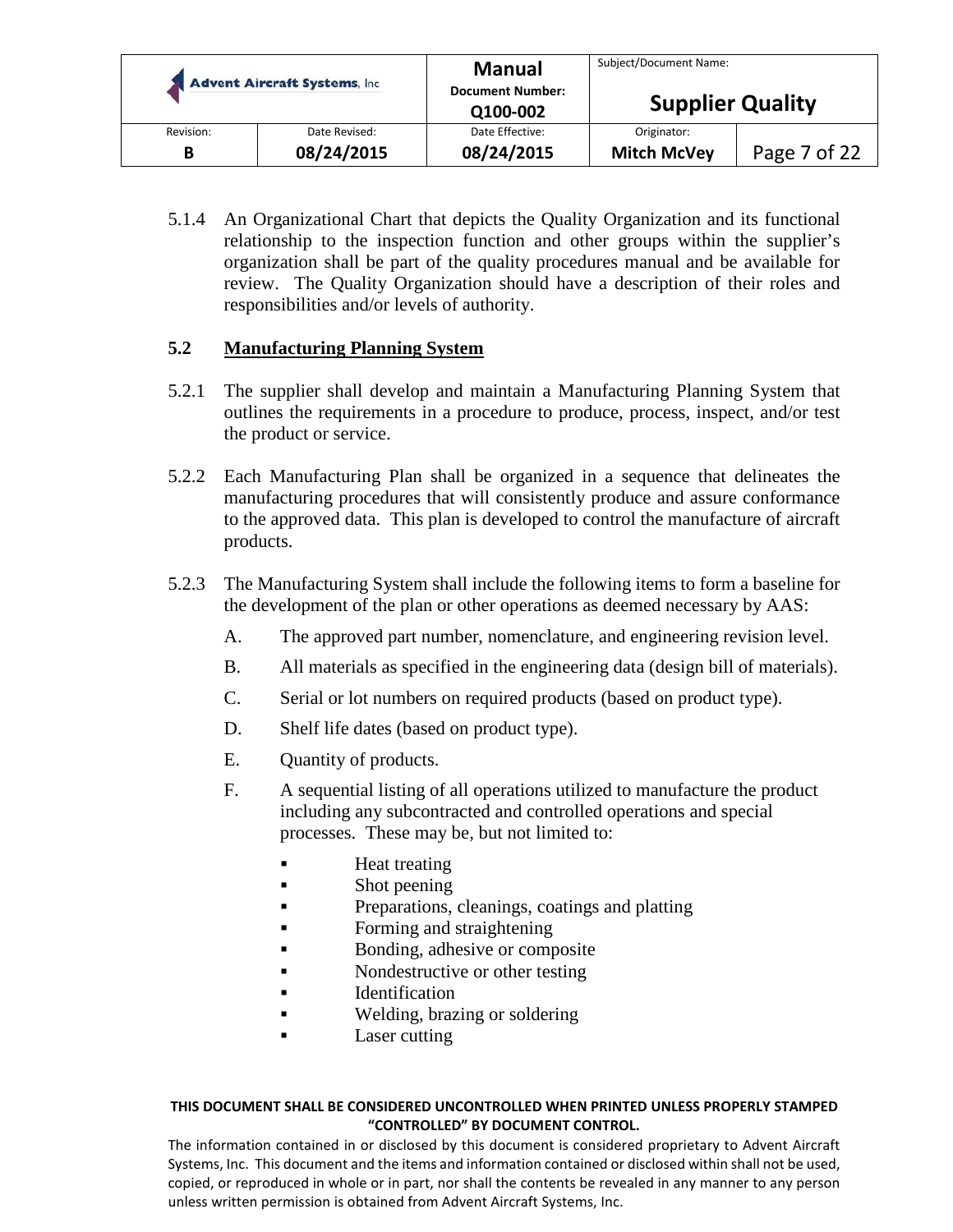|           | <b>Advent Aircraft Systems, Inc.</b> | <b>Manual</b><br><b>Document Number:</b><br>Q100-002 | Subject/Document Name:<br><b>Supplier Quality</b> |              |
|-----------|--------------------------------------|------------------------------------------------------|---------------------------------------------------|--------------|
| Revision: | Date Revised:                        | Date Effective:                                      | Originator:                                       |              |
| В         | 08/24/2015                           | 08/24/2015                                           | <b>Mitch McVey</b>                                | Page 8 of 22 |

- G. Receiving inspection, in-process inspection and final inspection operations, and the requirement to include necessary certifications of material and subcontracted processes.
- H. The Supplier's Quality Organization shall review and approve each Manufacturing Plan for all the required quality provisions.

## **5.3 Contract Review**

5.3.1 All contracts received from AAS shall be reviewed by the Supplier's Quality Assurance Organization or Designated Representative to assure that all of the quality requirements of the contract are addressed and implemented as defined.

## **5.4 Purchase Order Review**

5.4.1 Purchase orders issued by the supplier that apply to AAS contracts, shall be reviewed by the Supplier's Quality Organization for the inclusion of the applicable AAS quality requirements.

## **5.5 Quality Audit**

5.5.1 The supplier shall establish and maintain a procedure to periodically audit the effectiveness of the Quality Assurance and Configuration Control Systems as they relate to AAS contract requirements.

## **5.6 Sub-tier Supplier System**

- 5.6.1 The supplier is responsible for ensuring that procurements from its subcontractors conform to all requirements of the AAS purchase order or contract. Supplier shall flow down to sub-tier suppliers all requirements in the purchasing documents, including the provisions of this manual.
- 5.6.2 Sub-tier suppliers shall meet all AAS quality requirements; it is the responsibility of the AAS supplier to ensure their sub-tier suppliers are qualified to AAS contract, purchase order and requirements of this manual.
- 5.6.3 The supplier shall have a system for evaluating and maintain their suppliers' and sub-tiers' performance in terms of quality, and shall maintain a system to correct his suppliers'/sub-tiers' unsatisfactory conditions. The system is subject to audit and review by AAS personnel. AAS reserves the right to review, and disapprove

#### **THIS DOCUMENT SHALL BE CONSIDERED UNCONTROLLED WHEN PRINTED UNLESS PROPERLY STAMPED "CONTROLLED" BY DOCUMENT CONTROL.**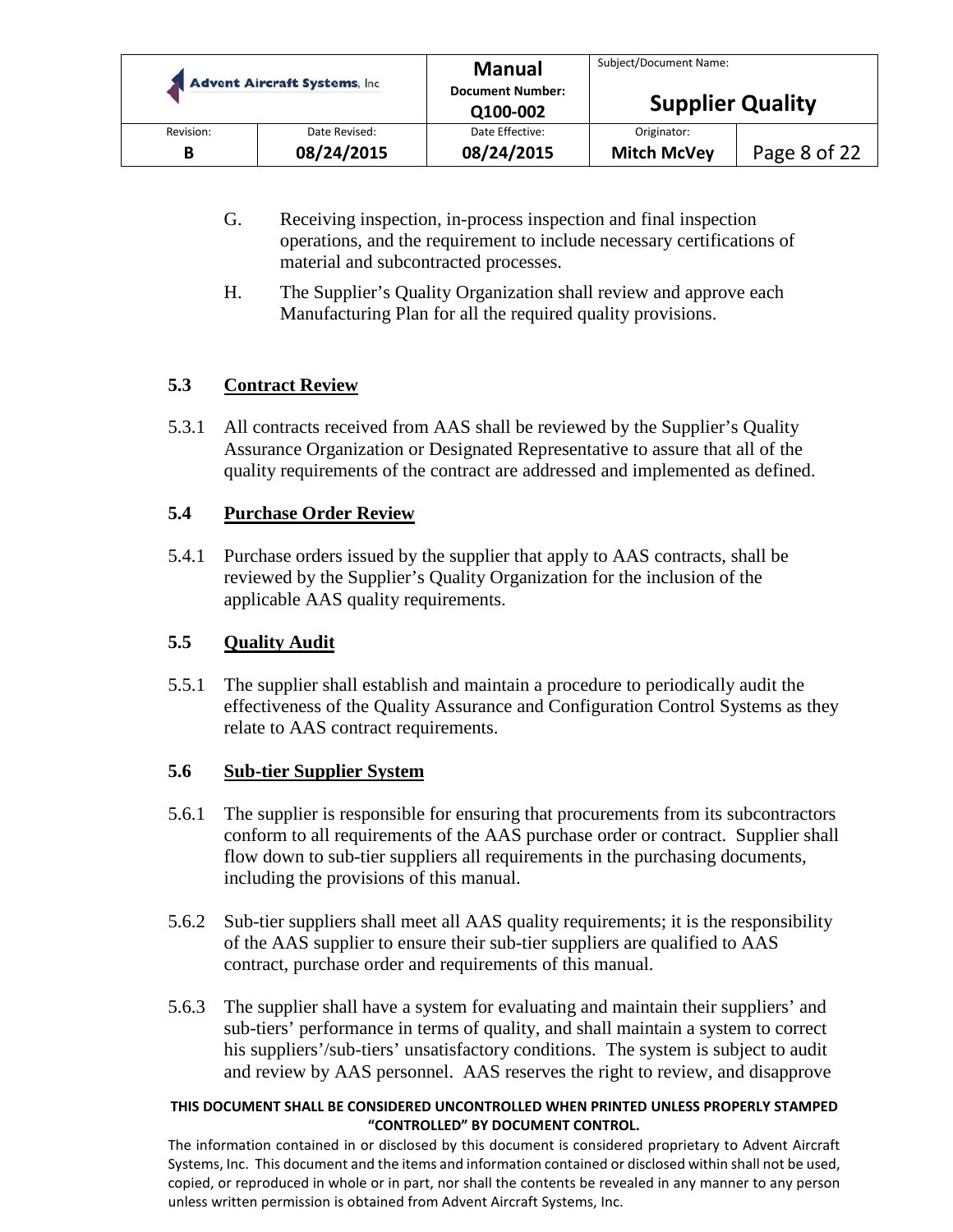|           | <b>Advent Aircraft Systems, Inc.</b> | <b>Manual</b><br><b>Document Number:</b><br>Q100-002 | Subject/Document Name:<br><b>Supplier Quality</b> |              |
|-----------|--------------------------------------|------------------------------------------------------|---------------------------------------------------|--------------|
| Revision: | Date Revised:                        | Date Effective:                                      | Originator:                                       |              |
| B         | 08/24/2015                           | 08/24/2015                                           | <b>Mitch McVey</b>                                | Page 9 of 22 |

for use, any sub-tier supplier that has been found to be an unacceptable performer by AAS.

## **5.7 Configuration Verification**

- 5.7.1 The supplier shall establish and maintain a system to assure that all end items, including any software incorporated therein, are of the proper configuration, and that all approved configuration changes are incorporated at the specified effective points.
- 5.7.2 A representative of the supplier's Quality Organization shall perform a Compliance Evaluation on units or unit parts. The examination shall determine the product's compliance to applicable design drawings and specifications. Results of the Compliance Evaluation shall be recorded utilizing AS9102 First Article Inspection Forms or equivalent.
- 5.7.3 Compliance or noncompliance shall be properly documented, stamped or signed by the supplier's Quality Representative. Copies of all documents reflecting the verification compliance will constitute a validation record and shall be maintained on record for a minimum of 10 years in accordance with section 5.21.1 of this manual.

## **5.8 Drawing and Specification Control**

- 5.8.1 The supplier shall have a procedure and designate a responsible organization for distribution to production, inspection areas, and suppliers as appropriate, all current approved specifications, drawings and changes thereto. The procedure shall provide for the removal or control of obsolete data from points of issue and use.
- 5.8.2 Supplier's Quality Organization must periodically audit this system for compliance and effectiveness.

## **5.9 Tool Control**

- 5.9.1 The supplier shall be responsible for ascertaining the proper application and accuracy of all tooling to accomplish the requirements of the purchase order/contract. Proper application and accuracy of tools shall be verified by valid tooling data and through a first piece inspection to appropriate specifications.
- 5.9.2 Supplier shall maintain a system that is acceptable to AAS Quality Assurance for the periodic inspection of all tooling used as a medium of inspection and/or

#### **THIS DOCUMENT SHALL BE CONSIDERED UNCONTROLLED WHEN PRINTED UNLESS PROPERLY STAMPED "CONTROLLED" BY DOCUMENT CONTROL.**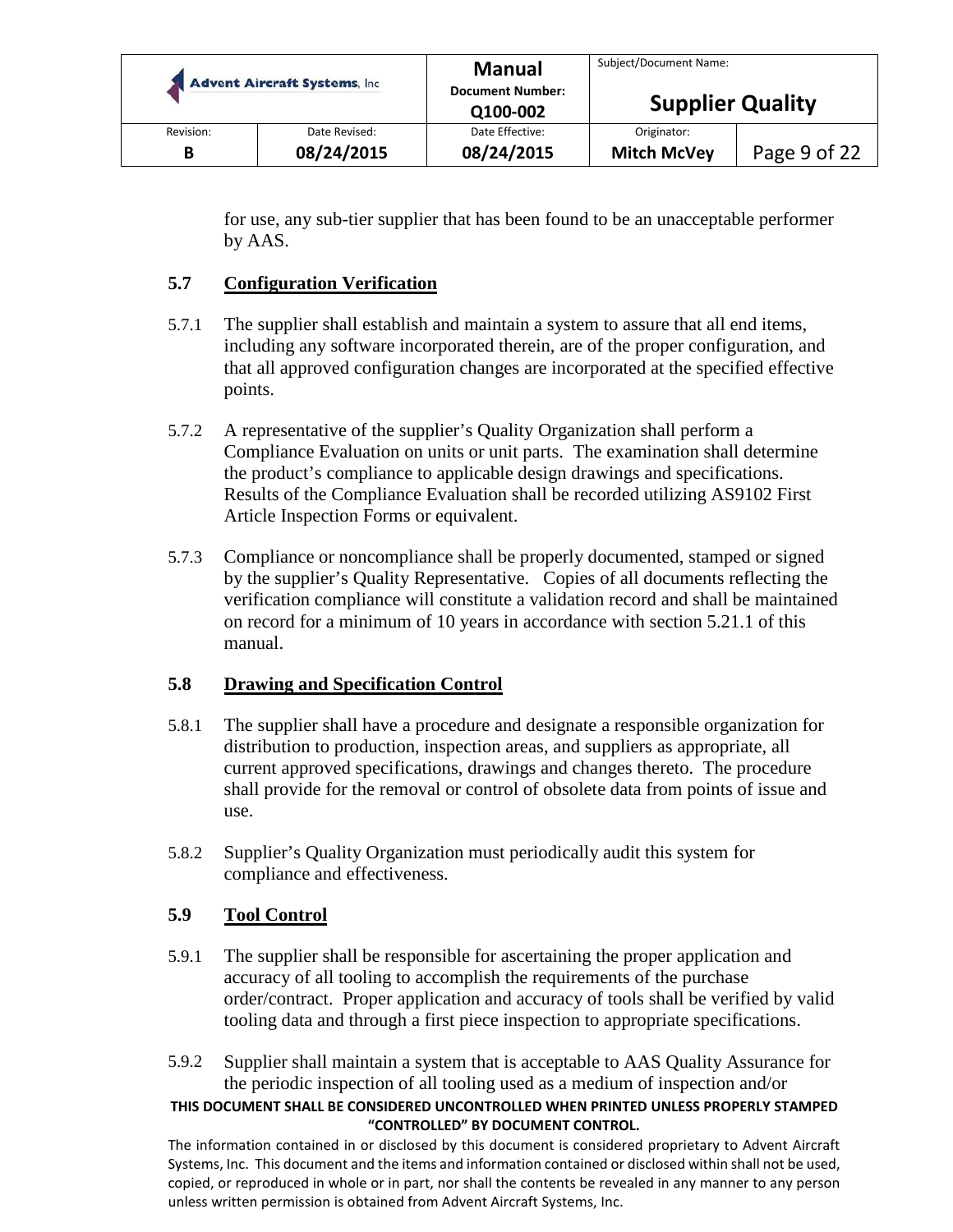|           | <b>Advent Aircraft Systems, Inc.</b> | <b>Manual</b><br><b>Document Number:</b> | Subject/Document Name:<br><b>Supplier Quality</b> |               |
|-----------|--------------------------------------|------------------------------------------|---------------------------------------------------|---------------|
|           |                                      | Q100-002                                 |                                                   |               |
| Revision: | Date Revised:                        | Date Effective:                          | Originator:                                       |               |
| В         | 08/24/2015                           | 08/24/2015                               | <b>Mitch McVey</b>                                | Page 10 of 22 |

control of interchangeability. All tooling used for inspection shall have objective evidence of the supplier's Quality Acceptance.

5.9.3 Tools which are due for inspection or found to be discrepant shall not be used for production until the tool has been corrected/inspected and approved for use. If there is an assembly in a tool that is due for inspection or the tool is known to have a discrepancy, the assembly may be completed but that assembly cannot be released for further production unit it has been accurately inspected and accepted by the supplier's Quality Organization.

## **5.10 Calibration of Inspection/Test Equipment**

- 5.10.1 The supplier shall establish and maintain an equipment calibration system that requires all measuring and test equipment used for product or process acceptance, to be calibrated at defined intervals based upon type of equipment, frequency of usage and calibration history of out-of-tolerance conditions. The system shall provide for the control, calibration and recall of all inspection, measuring and test equipment.
- 5.10.2 The system shall provide for the use of equipment of the required degree of accuracy in order to assure the characteristic being measured is in conformance. (Note: This equates to a minimum of four times more accurate than the measured characteristic's requirement, where possible.)
- 5.10.3 The system must also assure that calibrations are performed in a stable environment and allows for the "soaking" of the equipment in that environment to assure that it is not influenced by any temperature, humidity, vibration or cleanliness differentials.
- 5.10.4 The calibration system shall also address recall of product in the case of significantly out-of-tolerance measuring equipment found during calibration. This should also include the ability to assess the amount of uncertainty contributed to significantly out-of-tolerance equipment.
- 5.10.5 Calibrations shall be traceable to a nationally or internationally recognized standard such as the National Institute of Standards and Technology. There shall be records of the equipment denoting its status through calibration. The records shall reflect the required tolerances, actual measurements, adjustments, equipment acceptance, and actions taken on out-of-tolerance equipment. The equipment should either reflect the calibration status or be traceable, by a control or serial number, to an acceptable calibration record.

#### **THIS DOCUMENT SHALL BE CONSIDERED UNCONTROLLED WHEN PRINTED UNLESS PROPERLY STAMPED "CONTROLLED" BY DOCUMENT CONTROL.**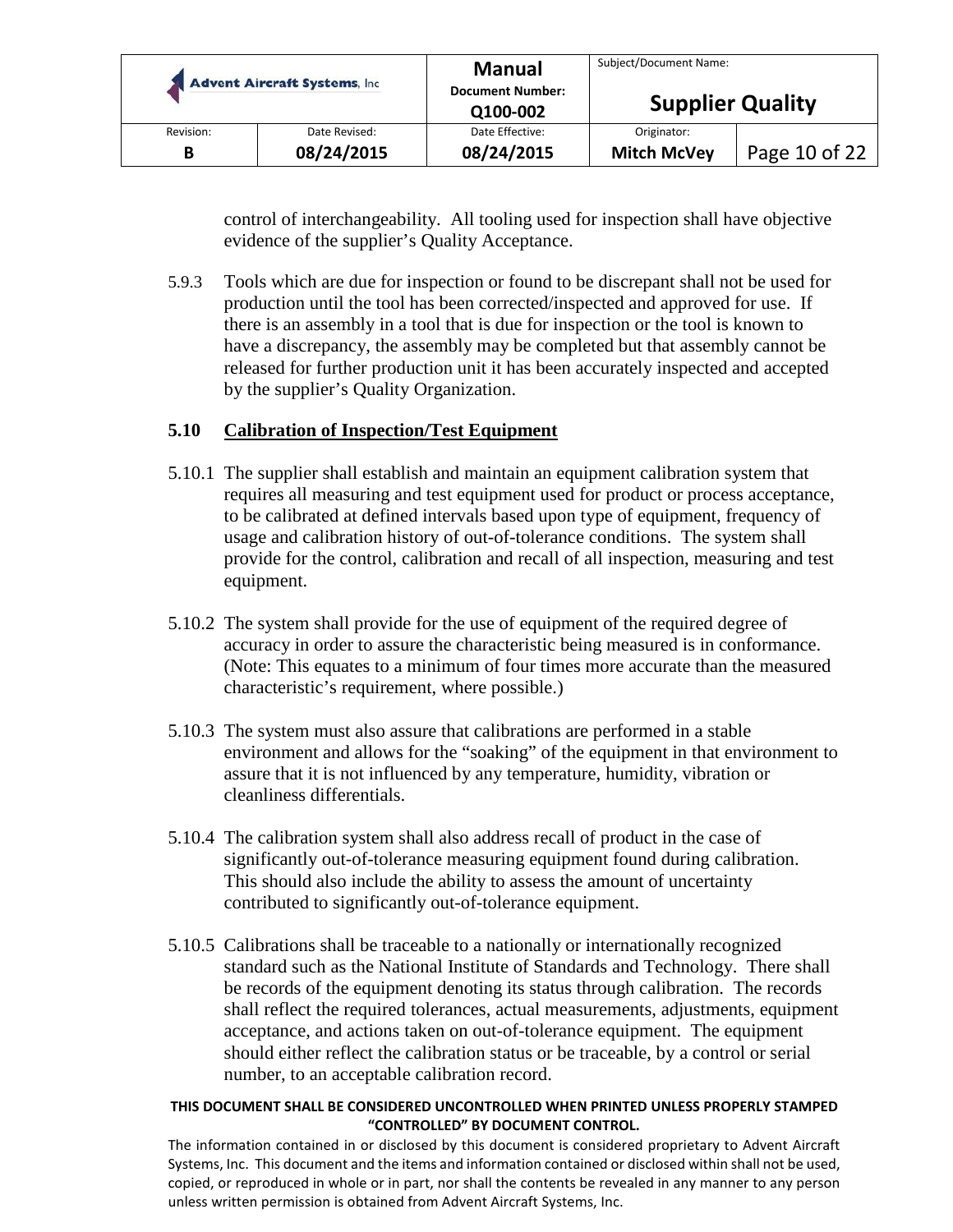|           | <b>Advent Aircraft Systems, Inc.</b> | <b>Manual</b><br><b>Document Number:</b><br>Q100-002 | Subject/Document Name:<br><b>Supplier Quality</b> |               |
|-----------|--------------------------------------|------------------------------------------------------|---------------------------------------------------|---------------|
| Revision: | Date Revised:                        | Date Effective:                                      | Originator:                                       |               |
| В         | 08/24/2015                           | 08/24/2015                                           | <b>Mitch McVey</b>                                | Page 11 of 22 |

## **5.11 Processes**

- 5.11.1 When processes are specified by contract for the product, it will be the supplier's responsibility to assure the applicable processes are in accordance with required specifications and/or purchase order requirements. These processes, such as: welding, heat treating, plating, chemical coating, precision cleaning, etc., will require certification of the process to the applicable specification(s).
- 5.11.2 Subcontracted processes must be performed by facilities whose capabilities and performance are supported by objective evidence of control. AAS reserves the right of disapproval of those facilities not considered satisfactory.
- 5.11.3 The supplier shall not substitute his own process specification for other specifications without written approval from AAS Engineering. Request for approval shall be coordinated through AAS Purchasing and/or Quality Assurance.
- 5.11.4 The supplier must have a system for controlling all in-house performed special processes to meet the requirements of the applicable drawings and specifications.
- 5.11.5 The supplier must have criteria for personnel qualification as required by the specification.

#### **5.12 Procurement Requirements**

- 5.12.1 All AAS approved suppliers are responsible for maintaining a list of their approved suppliers, and shall have it available upon request for review by AAS Quality Assurance. Information shall include name, address, nomenclature of parts or services provided, part numbers and other pertinent information.
- 5.12.2 Suppliers shall only purchase aircraft related parts from suppliers which are controlled by the procuring Supplier's Quality Group by approval or inspection.
- 5.12.3 The supplier shall be responsible for ensuring that the requirements of this Supplier Quality Manual are complied with by all procurement sources utilized in AAS product.

## **5.13 Quality Assurance Procedures**

5.13.1 The supplier shall create and use as a basis of his Quality Assurance System, a set of written procedure that provide for the control of quality and configuration of all AAS products or services. Assemblies, subassemblies, materials, processes,

#### **THIS DOCUMENT SHALL BE CONSIDERED UNCONTROLLED WHEN PRINTED UNLESS PROPERLY STAMPED "CONTROLLED" BY DOCUMENT CONTROL.**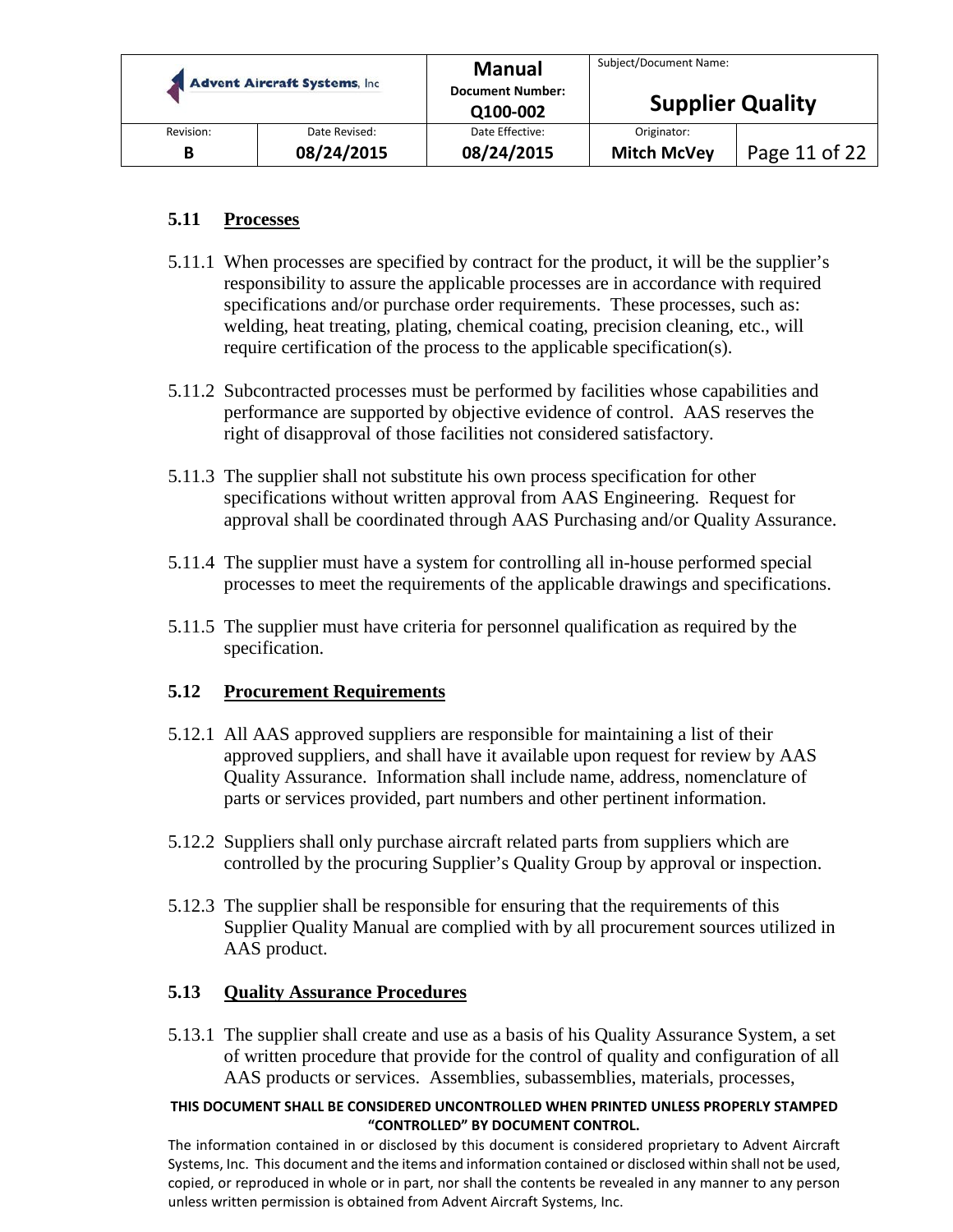| <b>Advent Aircraft Systems, Inc.</b> |               | <b>Manual</b><br><b>Document Number:</b> | Subject/Document Name:  |               |
|--------------------------------------|---------------|------------------------------------------|-------------------------|---------------|
|                                      |               | Q100-002                                 | <b>Supplier Quality</b> |               |
| Revision:                            | Date Revised: | Date Effective:                          | Originator:             |               |
| B                                    | 08/24/2015    | 08/24/2015                               | <b>Mitch McVey</b>      | Page 12 of 22 |

software, testing, etc. produced or conducted within the supplier's facility or procured from any source, shall be governed by these procedures.

- A. The procedures shall provide for methods of approval and/or performance evaluation of subcontractors of parts, materials, or services used in AAS products.
- B. The procedures shall provide for the accomplishment of First Article Inspections and periodic revalidation of those inspections.
- 5.13.2 Suppliers of products that contain any components that are sensitive to Electrostatic Discharge (EAD) shall establish a procedure to address the manufacturing, handling, packaging and identification of these end items supplied to AAS.
- 5.13.3 The supplier shall have a procedural plan to prevent Foreign Object Damage or Debris (FOD) within parts or assemblies. The plan must include a provision to prevent shipping a product to AAS that contains foreign objects.
- 5.13.4 The supplier shall have a procedure for the identification, recall and timely replacement of products found to be nonconforming.
- 5.13.5 The supplier shall have a procedure to control inspection acceptance stamps or signatures.
	- 5.13.5.1 The stamp/signature shall be considered the individual's warranty that the inspection or delegated inspection of the product or service conforms to the established approved data.
	- 5.13.5.2 All serialized inspection/acceptance stamps or marks shall be traceable back to the person performing the inspection operation. Stamps shall not be reissued for a minimum of six months after transfer or termination of an inspector.
	- 5.13.5.3 If signatures are used instead of stamps, a record of the authorized signatures with the person's position must be part of the documented procedures.
	- 5.13.5.4 Records of authorized signatures used on work orders, planning documents, inspection plans, test reports or certifications must be kept on file for seven (7) years.
- 5.13.6 The supplier's written procedures shall describe the system for the periodic review and incorporation of procedure changes.

#### **THIS DOCUMENT SHALL BE CONSIDERED UNCONTROLLED WHEN PRINTED UNLESS PROPERLY STAMPED "CONTROLLED" BY DOCUMENT CONTROL.**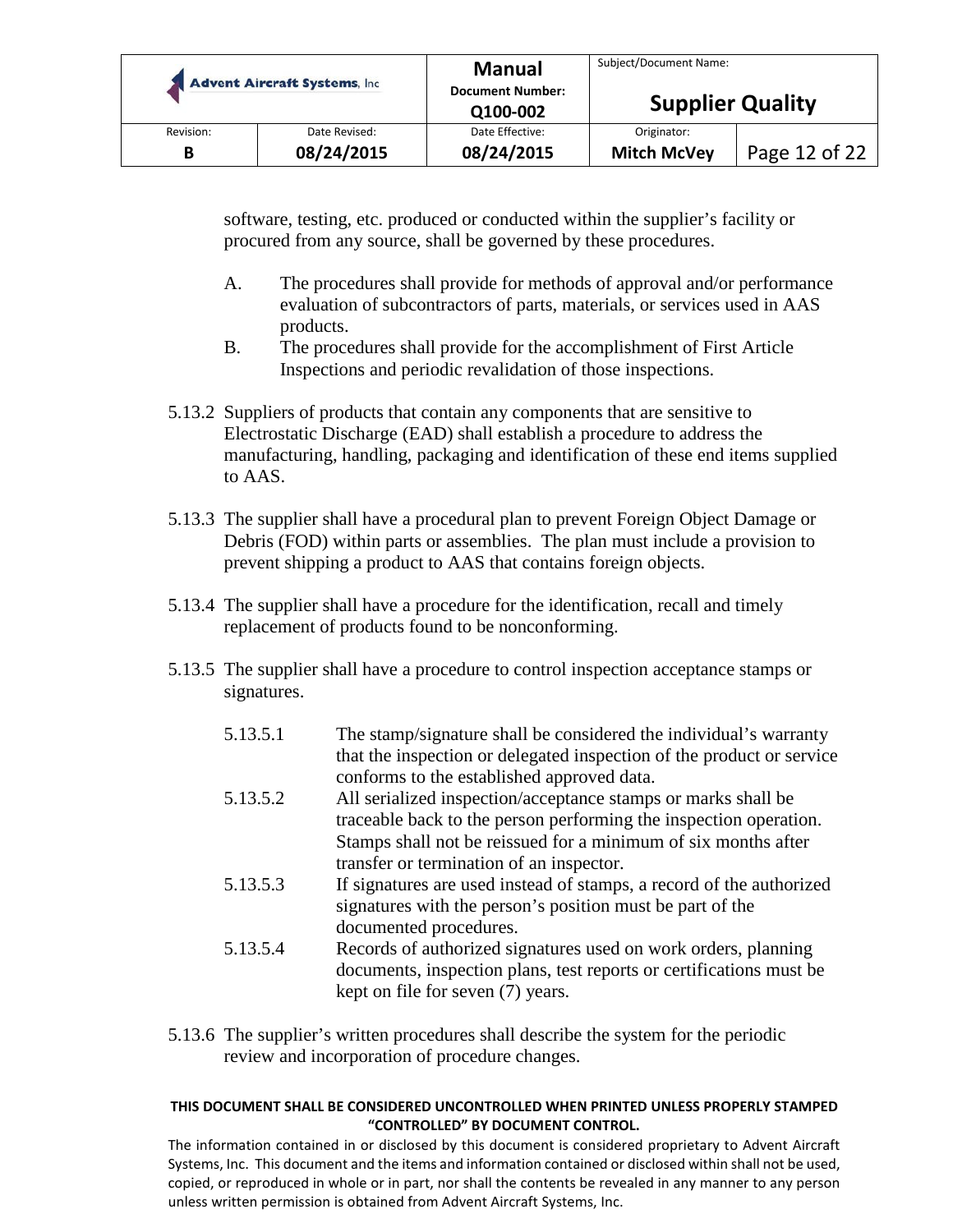|           | <b>Advent Aircraft Systems, Inc.</b> | <b>Manual</b><br><b>Document Number:</b><br>Q100-002 | Subject/Document Name:<br><b>Supplier Quality</b> |               |
|-----------|--------------------------------------|------------------------------------------------------|---------------------------------------------------|---------------|
| Revision: | Date Revised:                        | Date Effective:                                      | Originator:                                       |               |
| B         | 08/24/2015                           | 08/24/2015                                           | <b>Mitch McVey</b>                                | Page 13 of 22 |

- 5.13.7 The procedure must also address the use of a system of validation of the planning documentation.
- 5.13.8 The supplier shall also address any other applicable paragraphs of this document.

## **5.14 Quality Control**

- 5.14.1 All inspections or tests whether performed on a sample or by statistical methods, must assure that all products or services supplied to AAS conform to the applicable requirements.
	- 5.14.1.1 Parts or characteristics of parts annotated, as 100% inspection must be inspected as required by the applicable sections of the approved engineering data.
- 5.14.2 In the event that a Sampling Plan is used (where permitted), it must be a zero (0) acceptance type plan that does not allow known discrepancies to be accepted by the lot. Sampling plans used should be in accordance with a plan such as MIL-STD\_105 or ANSI/ASQC Z1.A**.**
- 5.14.3 Supplier shall perform first article inspection using AS9102 form or equivalent content when one or more of the following conditions exist:
	- 5.14.3.1 Initial part or assembly manufactured on the first contract and/or purchase order.
	- 5.14.3.2 An engineering change affects part configuration, First Article Inspection is required on the modified characteristic(s).
	- 5.14.3.3 Last First Article was rejected; a new First Article is required on nonconforming characteristic(s).
	- 5.14.3.4 Initial detail or assembly that is manufactured on new or reworked tooling that controls part configuration or when tooling is transferred to another plant or supplier.
	- 5.14.3.5 Upon customer or AAS request.
	- 5.14.3.6 A lapse in production of two years.
	- 5.14.3.7 A natural or man-made event which may adversely affect the manufacturing process.
	- 5.14.3.8 A change in numerical control program or translation to another media that can potentially affect form, fit or function, or

#### **THIS DOCUMENT SHALL BE CONSIDERED UNCONTROLLED WHEN PRINTED UNLESS PROPERLY STAMPED "CONTROLLED" BY DOCUMENT CONTROL.**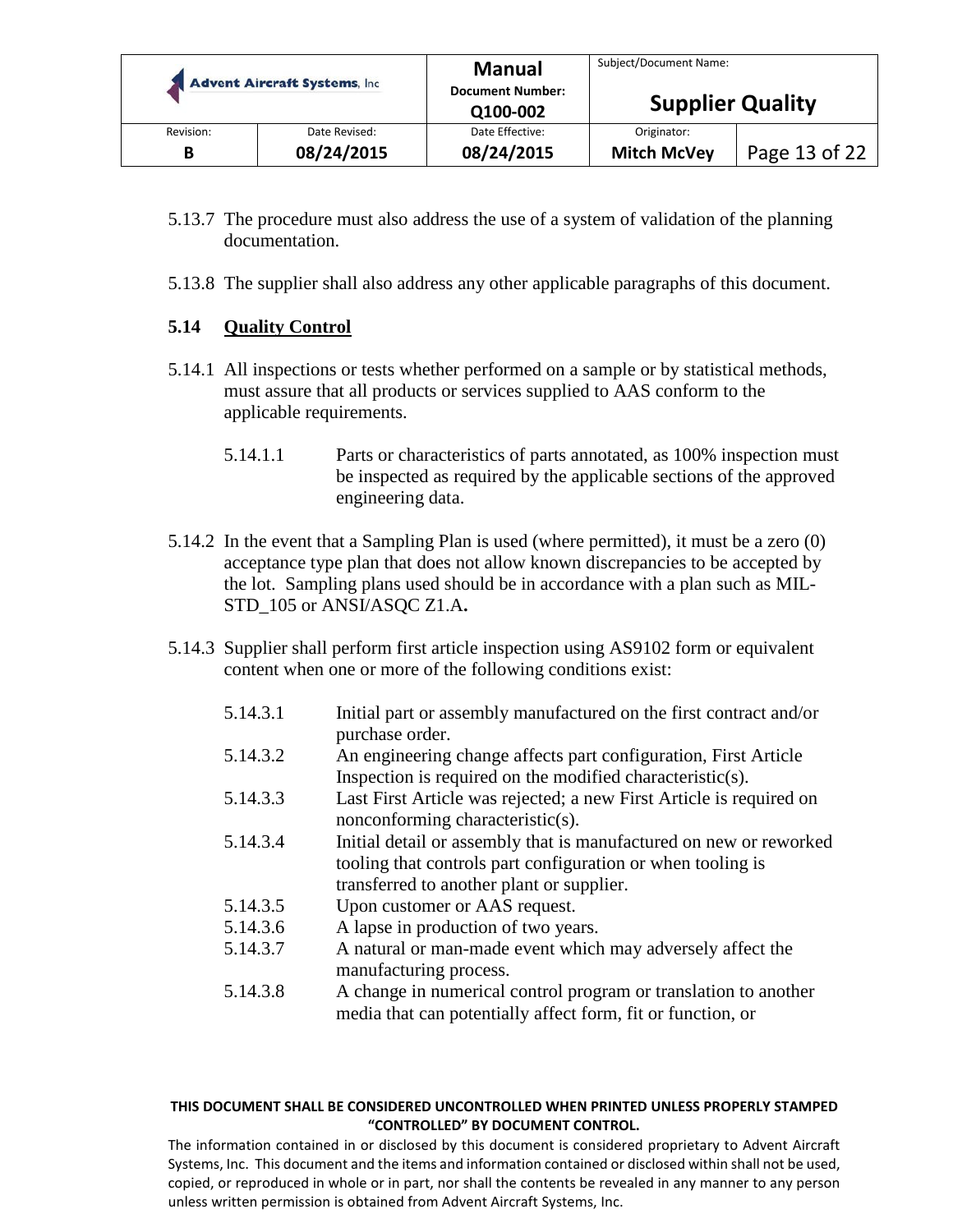|           | <b>Advent Aircraft Systems, Inc.</b> | <b>Manual</b><br><b>Document Number:</b><br>Q100-002 | Subject/Document Name:<br><b>Supplier Quality</b> |               |
|-----------|--------------------------------------|------------------------------------------------------|---------------------------------------------------|---------------|
| Revision: | Date Revised:                        | Date Effective:                                      | Originator:                                       |               |
| В         | 08/24/2015                           | 08/24/2015                                           | <b>Mitch McVey</b>                                | Page 14 of 22 |

5.14.3.9 A change in manufacturing source(s), process(es), inspection method(s), location of manufacture, tooling or materials, that can potentially affect fit, form or function.

The purchase order may mandate additional First Article Inspection requirements.

## **5.15 Receiving Inspection**

- 5.15.1 The supplier shall be responsible to assure all raw materials, parts, assemblies, tests, processes, hardware, and other items purchased from domestic or foreign suppliers conform to procurement requirements. When it is not feasible or practical to inspect upon receipt, the supplier may make provision for source inspection, or utilize a system of supplier control that is AAS approved. Regardless of the method used, the supplier is responsible for the quality and configuration of all procured items.
- 5.15.2 An AAS approved method of evaluation of a domestically located subcontractor should include initial approval and surveillance audits. Along with the evaluation, an acceptable First Article Inspection must be performed and the documentation assessed to assure the compliance of the product or service. The supplier's procurement must comply with paragraphs 5.7 and 5.13 and the subcontractor's quality performance must be able to be assessed.

## **5.16 Stock Control**

- 5.16.1 The supplier shall provide for control of products and material stored for use in AAS parts and/or assemblies. Methods must address such items as identification of materials, methods of issue, age and/or obsolescence control, traceability, and product recall.
- 5.16.2 When an item, supplied to AAS, contains software that is or will be an integral part of any end item, copies of master software documentation and actual code must be properly identified, and maintained in a minimum of two independent and protected storage areas.

## **5.17 In-Process Inspection**

5.17.1 First Article Inspection is required from a supplier either initially producing a product or implementing a configuration change on an AAS or supplier designed product. Changes to engineering or tooling which affect fit, form, function, interchangeability, safety, strength, performance, flight characteristics, weight,

#### **THIS DOCUMENT SHALL BE CONSIDERED UNCONTROLLED WHEN PRINTED UNLESS PROPERLY STAMPED "CONTROLLED" BY DOCUMENT CONTROL.**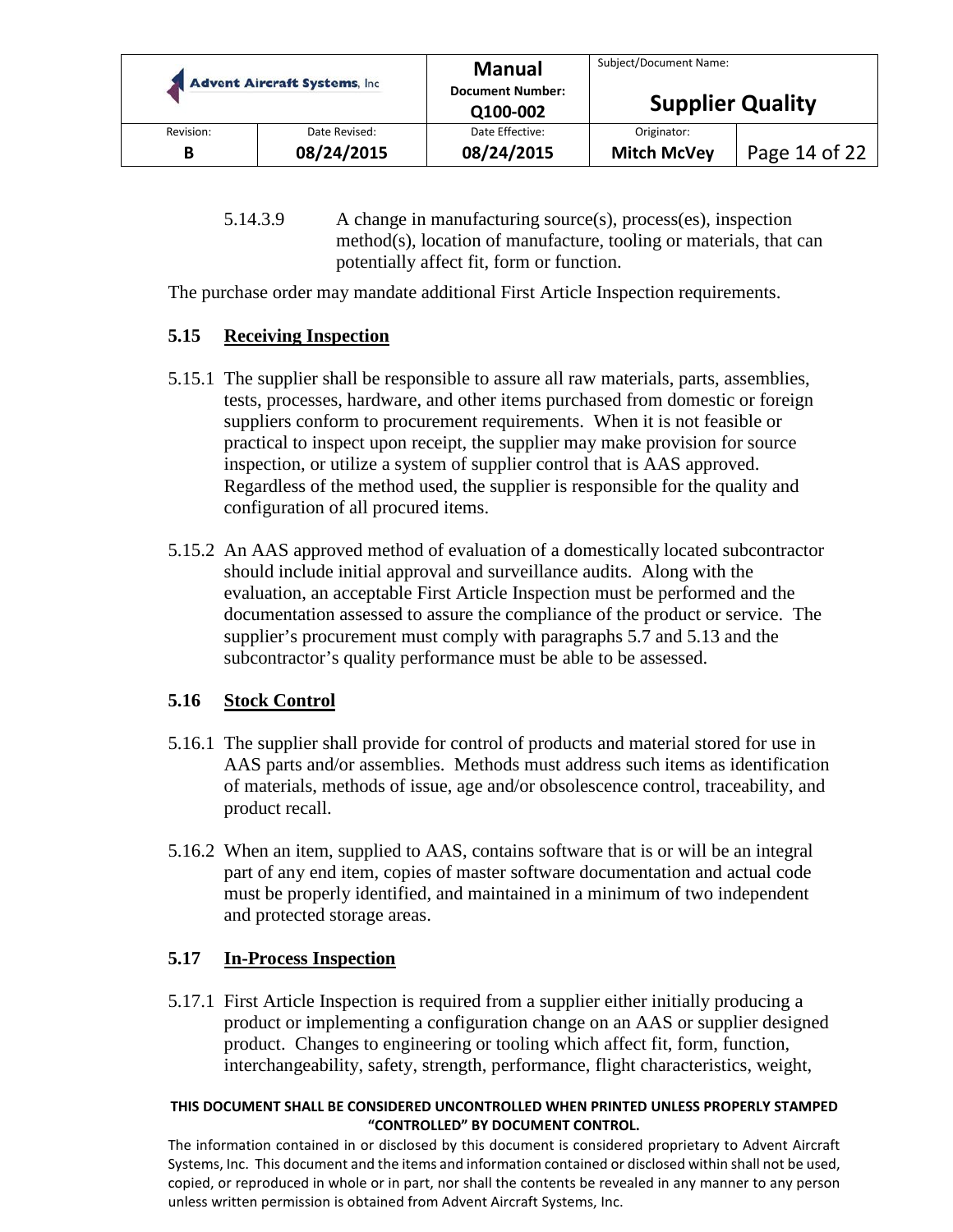|           | <b>Advent Aircraft Systems, Inc.</b> | <b>Manual</b><br><b>Document Number:</b><br>Q100-002 | Subject/Document Name:<br><b>Supplier Quality</b> |               |
|-----------|--------------------------------------|------------------------------------------------------|---------------------------------------------------|---------------|
| Revision: | Date Revised:                        | Date Effective:                                      | Originator:                                       | Page 15 of 22 |
| B         | 08/24/2015                           | 08/24/2015                                           | <b>Mitch McVey</b>                                |               |

balance, service life or installation of the next assembly shall require a first article inspection for those changes.

- 5.17.2 One copy of the design drawing and all data pertaining to the first article inspection, shall accompany the first article delivered to AAS. If the design drawing does not provide sufficient data to distinctly verify the configuration of incorporated software (identification number and version or modification), then the supplier shall also deliver nameplate or other drawings as necessary to enable verification of software configuration by AAS Receiving Inspection.
- 5.17.3 First Article Inspection required data shall consist of, but not be limited to, the following:

| 5.17.3.1               | Material verification of type and condition.                      |
|------------------------|-------------------------------------------------------------------|
| 5.17.3.2               | All dimensional and angular characteristics including actual      |
|                        | dimensions versus engineering dimensional callouts and            |
|                        | tolerances. If a part has UN-dimensioned media (Mylar,            |
|                        | electronic), the media used shall be recorded without dimensions. |
| $\epsilon$ 17 $\Omega$ | n <b>in</b> m                                                     |

- 5.17.3.3 Processes, NDT.
- 5.17.3.4 Hardness/conductivity test results.
- 5.17.3.5 Finish Characteristics.
- 5.17.3.6 Structural and functional tests to verify conformity to requirements.
- 5.17.3.7 Assembly of the product.
- 5.17.4 All items manufactured to supplier's design will be subject to First Article Inspection as noted above, when the changes affect AAS product.
- 5.17.5 Each product/lot shall be inspected at appropriate points during manufacture. These points shall be designated on the manufacturing plan and are to reflect approval by the supplier's Quality Organization.

## **5.18 Final Inspection**

5.18.1 Upon Completion, all products shall be inspected and/or tested to the extent required to verify conformance to the engineering data and the contractual requirements. This is to be performed by an authorized representative of the supplier's Quality Organization.

#### **THIS DOCUMENT SHALL BE CONSIDERED UNCONTROLLED WHEN PRINTED UNLESS PROPERLY STAMPED "CONTROLLED" BY DOCUMENT CONTROL.**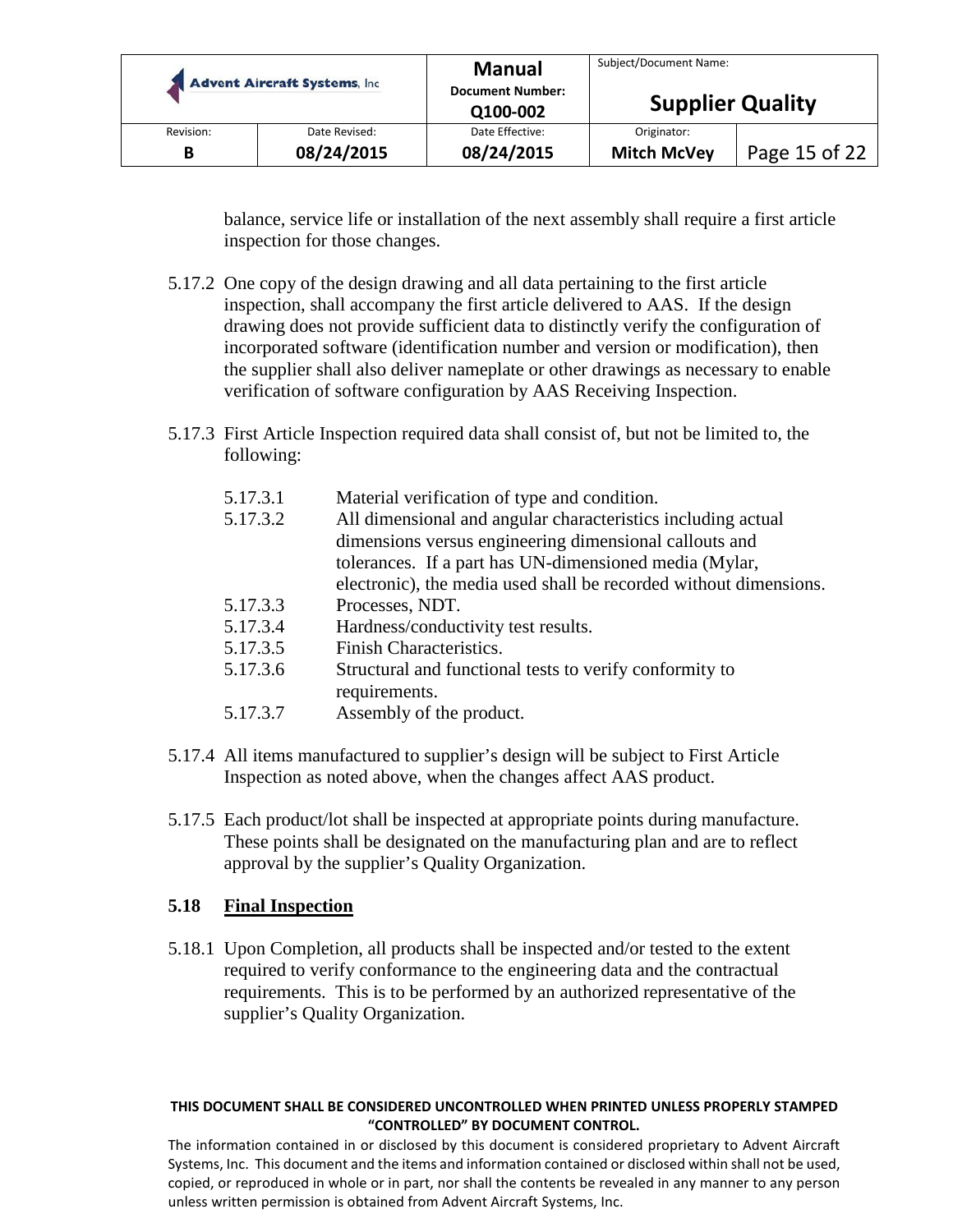|           | <b>Advent Aircraft Systems, Inc.</b> | <b>Manual</b><br><b>Document Number:</b><br>Q100-002 | Subject/Document Name:<br><b>Supplier Quality</b> |               |
|-----------|--------------------------------------|------------------------------------------------------|---------------------------------------------------|---------------|
| Revision: | Date Revised:                        | Date Effective:                                      | Originator:                                       |               |
| B         | 08/24/2015                           | 08/24/2015                                           | <b>Mitch McVey</b>                                | Page 16 of 22 |

## **5.19 Final Inspection Identification**

- 5.19.1 Prior to delivery, the supplier shall identify the product, which has been inspected and accepted, by stamping or other acceptable method of marking as is delineated in the engineering data. Whenever practical, the inspection acceptance marks should be located near the part number. Parts shall be legibly identified as delineated in the contract requirements with a minimum of the AAS and/or Supplier part number as applicable; lot or serial number if required; and date of manufacture.
- 5.19.2 Final identification shall be to the engineering data and contractual requirements.

## **5.20 Quality Assurance Records**

- 5.20.1 The supplier shall maintain records of all inspections and tests for a minimum of ten (10) years. These records shall be available to AAS upon request, and shall include but are not limited to such items as: Receiving/Receiving Inspection, First Article Inspections, In-Process and Final Inspection results, Traceability and Serialization, Calibrations, completed Manufacturing Plans, actual Material Test Reports, Process Certifications, actual test data of all qualification, functional, interchangeability and acceptance test performed, and any other applicable inspection documents. Records of serialization and traceability shall be maintained for a minimum of ten (10) years.
- 5.20.2 Computer Generated or Stored Records
	- 5.20.2.1 A supplier's use of computer generated and stored records shall require a system that will detect and deter unauthorized disclosure, modification, or use of the records and protect the accuracy of the data entered throughout the required record retention storage period.
	- 5.20.2.2 There shall be a method to review data prior to computerized entry to ensure the integrity and accuracy of the information and provide for objective evidence that the review has been accomplished.
	- 5.20.2.3 A method shall be established to provide for backup of the required system data, protection against data destruction and storage of the primary and back-up data, as well as a contingency plan for disaster recovery. The storage method must provide for

#### **THIS DOCUMENT SHALL BE CONSIDERED UNCONTROLLED WHEN PRINTED UNLESS PROPERLY STAMPED "CONTROLLED" BY DOCUMENT CONTROL.**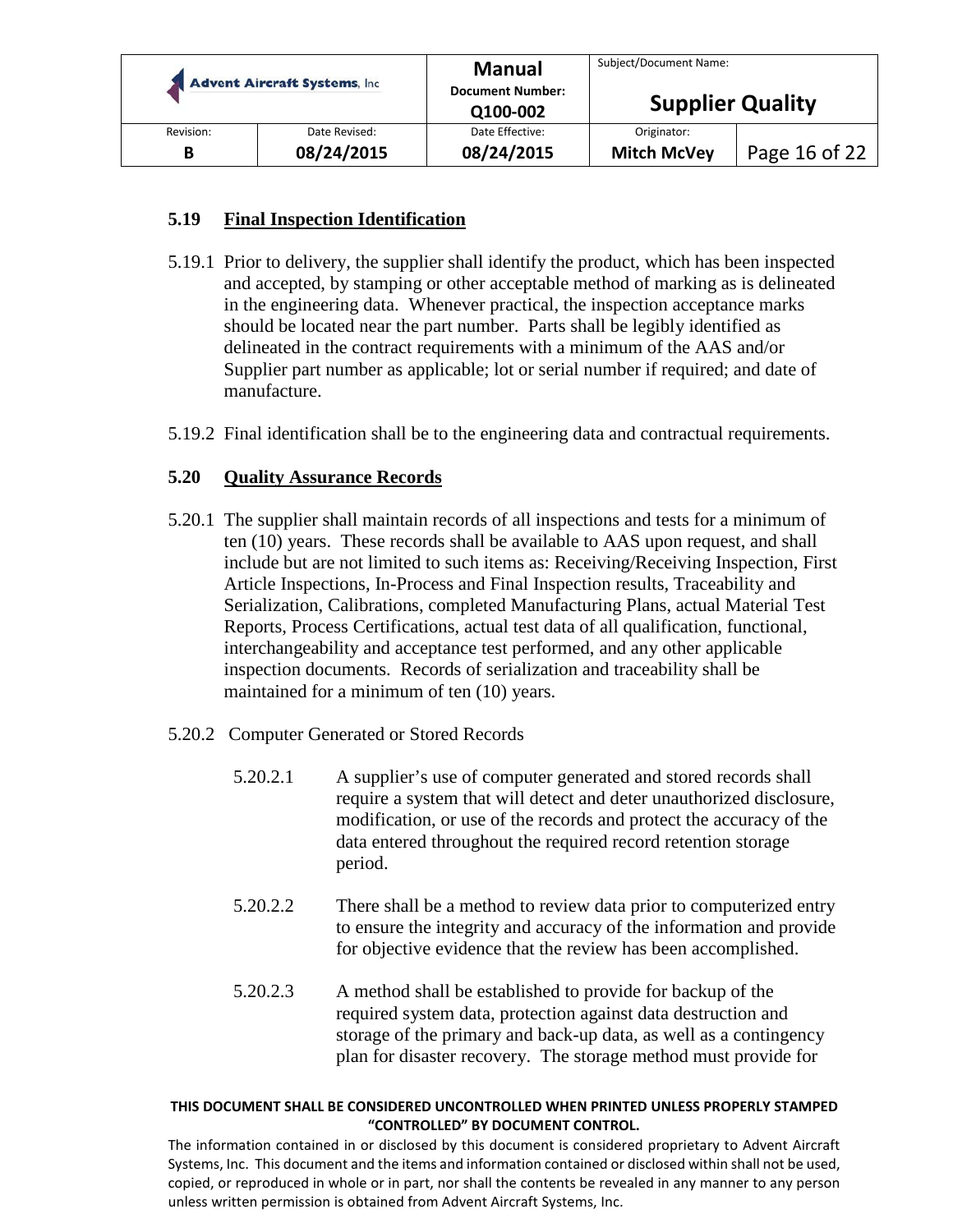|           | <b>Advent Aircraft Systems, Inc.</b> | <b>Manual</b><br><b>Document Number:</b><br>Q100-002 | Subject/Document Name:<br><b>Supplier Quality</b> |               |
|-----------|--------------------------------------|------------------------------------------------------|---------------------------------------------------|---------------|
| Revision: | Date Revised:                        | Date Effective:                                      | Originator:                                       |               |
| B         | 08/24/2015                           | 08/24/2015                                           | <b>Mitch McVey</b>                                | Page 17 of 22 |

protection against physical hazards such as fire, water, and magnetic influences.

- 5.20.3 The supplier shall maintain all software-related development, design, or test documents, as well as records of all changes made to the software code and/or the specified documents, for the service life on an end item. The supplier shall establish a system for assuring software configuration traceability with respect to each end item delivered to AAS.
- 5.20.4 The supplier shall have a system for maintaining serial number traceability of parts, components, or assemblies requiring serialization or that are used in the manufacture of the end item. *NOTE: A serial number shall be unique to a part and shall not be reassigned for any reason. Parts, which are manufactured as replacements, shall not bear the same serial number of the part being replaced regardless of the reason for replacement. All pertinent number/letters used to make the serialization unique, must be identified on the product.*

## **5.21 Packaging and Shipping**

- 5.21.1 The supplier shall maintain a system that assures adequate quality of the packaging and shipping phase of the program. The use of commercial packaging practices does not relieve the supplier of the responsibility for properly controlling the packaging and shipping function in a manner which will prevent damage in transit and in handling.
- 5.21.2 The supplier shall include with shipment of end items, adequate documentation and/or drawings to enable verification of exact configuration of those end items (including the configuration of any software incorporated therein) by AAS's Receiving Inspection. All documentation shall be accurate and legible. Failure to comply with this section may result in rejection or technical rejection of the shipment.

## **5.22 Returned Purchased Material**

- 5.22.1 When AAS returns material to a supplier for failure to comply with contractual requirements, the suppler will be notified by a Rejection Notice.
- 5.22.2 In the event a supplier does not accept the responsibility for a nonconforming condition, the supplier shall immediately initiate a letter of exception advising the AAS Purchasing Department that the exception is being taken to the rejection.

#### **THIS DOCUMENT SHALL BE CONSIDERED UNCONTROLLED WHEN PRINTED UNLESS PROPERLY STAMPED "CONTROLLED" BY DOCUMENT CONTROL.**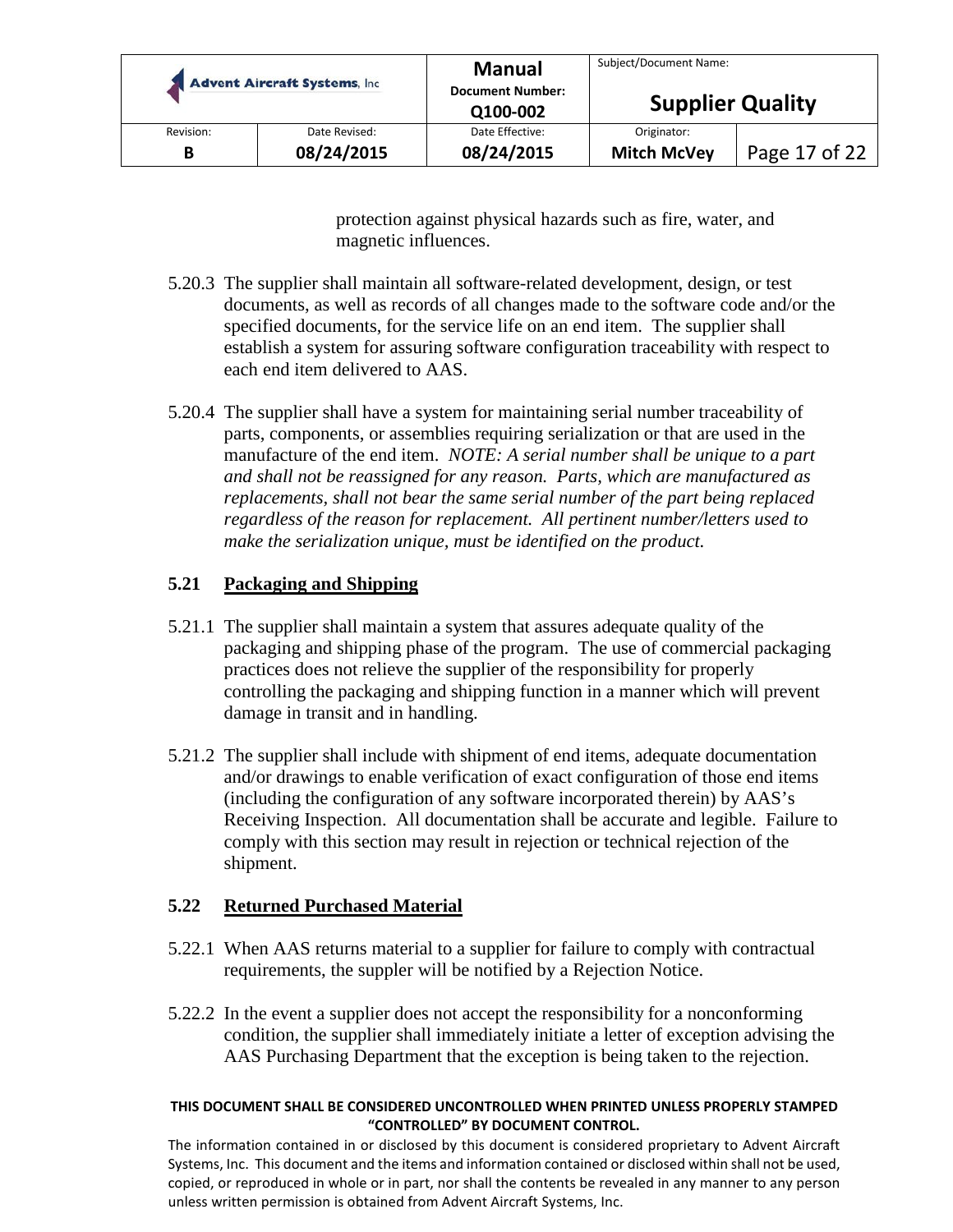|           | <b>Advent Aircraft Systems, Inc.</b> | <b>Manual</b><br><b>Document Number:</b><br>Q100-002 | Subject/Document Name:<br><b>Supplier Quality</b> |               |
|-----------|--------------------------------------|------------------------------------------------------|---------------------------------------------------|---------------|
| Revision: | Date Revised:                        | Date Effective:                                      | Originator:                                       | Page 18 of 22 |
| B         | 08/24/2015                           | 08/24/2015                                           | <b>Mitch McVey</b>                                |               |

The letter shall make full reference to all applicable documents and shall be specific in defining the reason for the exception.

- 5.22.3 All shipping documents shall reference the AAS rejection notice number and indicate the product or material is being returned as reworked, repaired, and replaced or functionally test and Serviceable.
- 5.22.4 A supplier shall not return previously rejected material to AAS as "Returned as Received" or "No Cause for Rejection" without written authorization from AAS Purchasing and Quality Assurance. In all cases when returning material as "Returned as Received," a statement is required on the shipping document defining why the material is being returned as received. A copy of the AAS's authorization shall accompany the shipping document.
- 5.22.5 For each component repaired per a Purchase Order/Rejection Notice, the Supplier shall provide a certification and repair report listing work performed, parts replaced and test results.

## **5.23 Nonconforming Parts or Materials**

- 5.23.1 All nonconforming parts and/or materials shall have a completed rejection tag attached to the parts or material and placed in the supplier's bond area, if physically possible.
- 5.23.2 Any non-conformances that escapes the supplier's quality system requires notification of AAS Quality Assurance and Purchasing. This notification shall be completed in a timely manner and shall include:
	- 5.23.2.1 Part Number/Name
	- 5.23.2.2 Quantity of the Parts
	- 5.23.2.3 Units affected
	- 5.23.2.4 Discrepancy
	- 5.23.2.5 Investigation of cause/root cause
	- 5.23.2.6 Corrective Actions immediate and long term
	- 5.23.2.7 Supplier engineering evaluation where applicable
- 5.23.3 Preliminary review of nonconforming parts or material shall be performed by the supplier's Quality Organization and shall result in one of the following dispositions:

#### **THIS DOCUMENT SHALL BE CONSIDERED UNCONTROLLED WHEN PRINTED UNLESS PROPERLY STAMPED "CONTROLLED" BY DOCUMENT CONTROL.**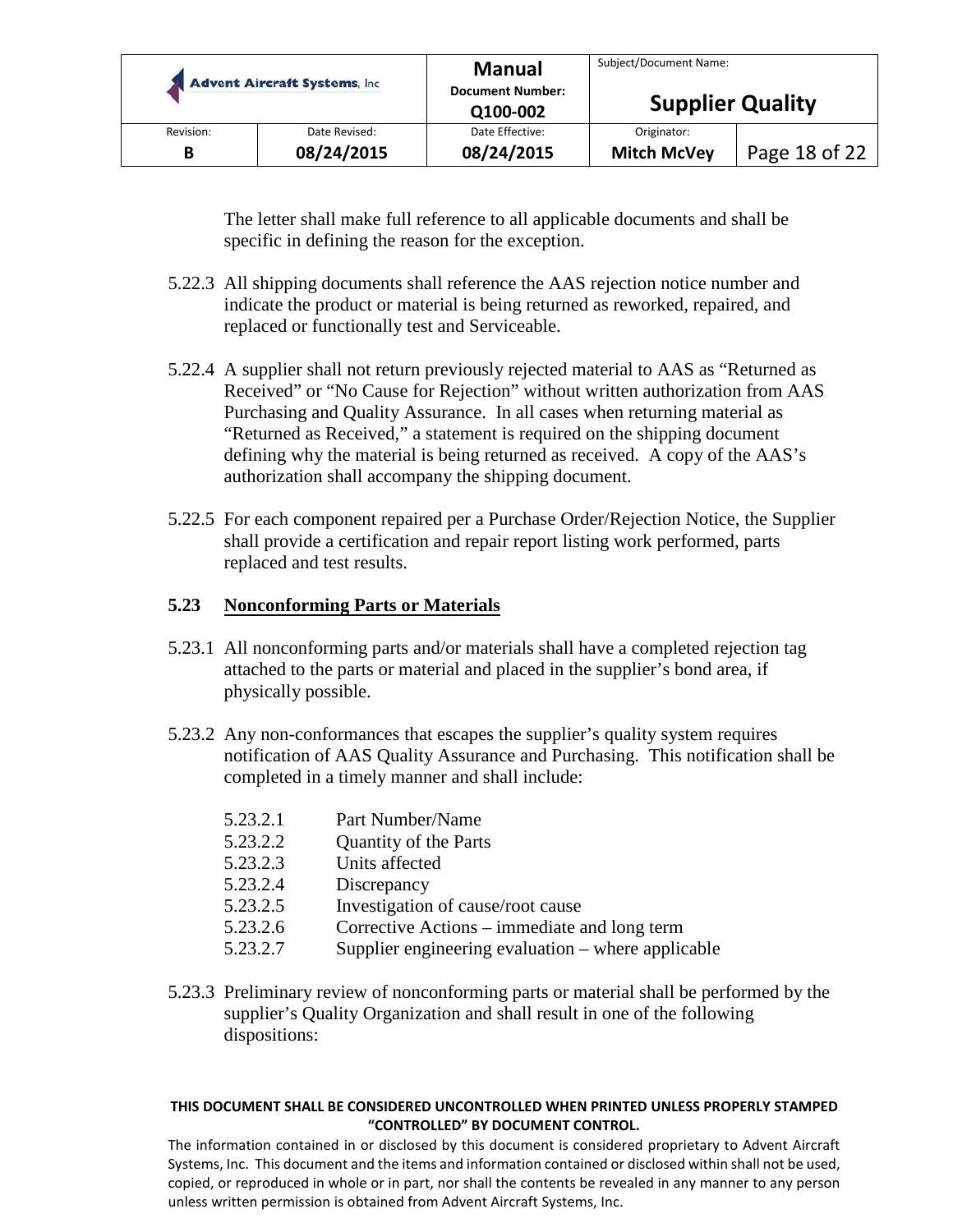|           | <b>Advent Aircraft Systems, Inc.</b> | <b>Manual</b><br><b>Document Number:</b><br>Q100-002 | Subject/Document Name:<br><b>Supplier Quality</b> |               |
|-----------|--------------------------------------|------------------------------------------------------|---------------------------------------------------|---------------|
| Revision: | Date Revised:                        | Date Effective:                                      | Originator:                                       |               |
| В         | 08/24/2015                           | 08/24/2015                                           | <b>Mitch McVey</b>                                | Page 19 of 22 |

| 5.23.3.1 | Rework: Products that can be reworked to specification or drawing |
|----------|-------------------------------------------------------------------|
|          | requirements shall be reworked.                                   |

- 5.23.3.2 Scrap: When the product or material is unfit for use.
- 5.23.3.3 Disposition in accordance with AAS's Engineer instructions.
- 5.23.4 If nonconforming supplier products or materials are detected at any AAS facility, a formal rejection will be generated noting the discrepancy and disposition. If it is determined that the nonconformance is the supplier's responsibility, then all warranty limitations will no longer apply and the product or material may be returned to the supplier.
- 5.23.5 AAS reserves the right to reject all nonconforming products or materials from a supplier. AAS is not obligated to inspect or sort nonconforming supplier products or material rejected by lot sampling. Rejected lots will be returned at the supplier's expense for a satisfactory inspection and sorting.

## **5.24 Failure Analysis/Corrective Action**

- 5.24.1 The supplier's Quality Organization shall provide for a failure analysis and corrective action program for all design, tooling test equipment, manufacturing and test operations supplied to AAS. Each type of nonconformance shall be documented, investigated, and the appropriate corrective action implemented.
	- 5.24.1.1 The supplier shall have a method for positive identification, recall,
	- and replacement of parts in the event of a nonconformance. 5.24.1.2 Corrective Action items to be addressed
	- 5.24.1.3 The discrepancy, part numbers(s), part name, serial numbers
	- 5.24.1.4 Cause of the discrepancy
	- 5.24.1.5 Root cause analysis
	- 5.24.1.6 Any interim fixes to the system or product to assure conforming products
	- 5.24.1.7 Extent of the discrepancy, with justification
	- 5.24.1.8 The final system or product changes that were implemented to prevent re-occurrence
- 5.24.2 To maintain effective control of quality throughout all phases of the program, the supplier shall be responsible for performing analysis of rejection data forwarded by AAS Quality Assurance via the AAS Quality Assurance initiated correspondence. Failure to respond in writing to each correspondence within the

#### **THIS DOCUMENT SHALL BE CONSIDERED UNCONTROLLED WHEN PRINTED UNLESS PROPERLY STAMPED "CONTROLLED" BY DOCUMENT CONTROL.**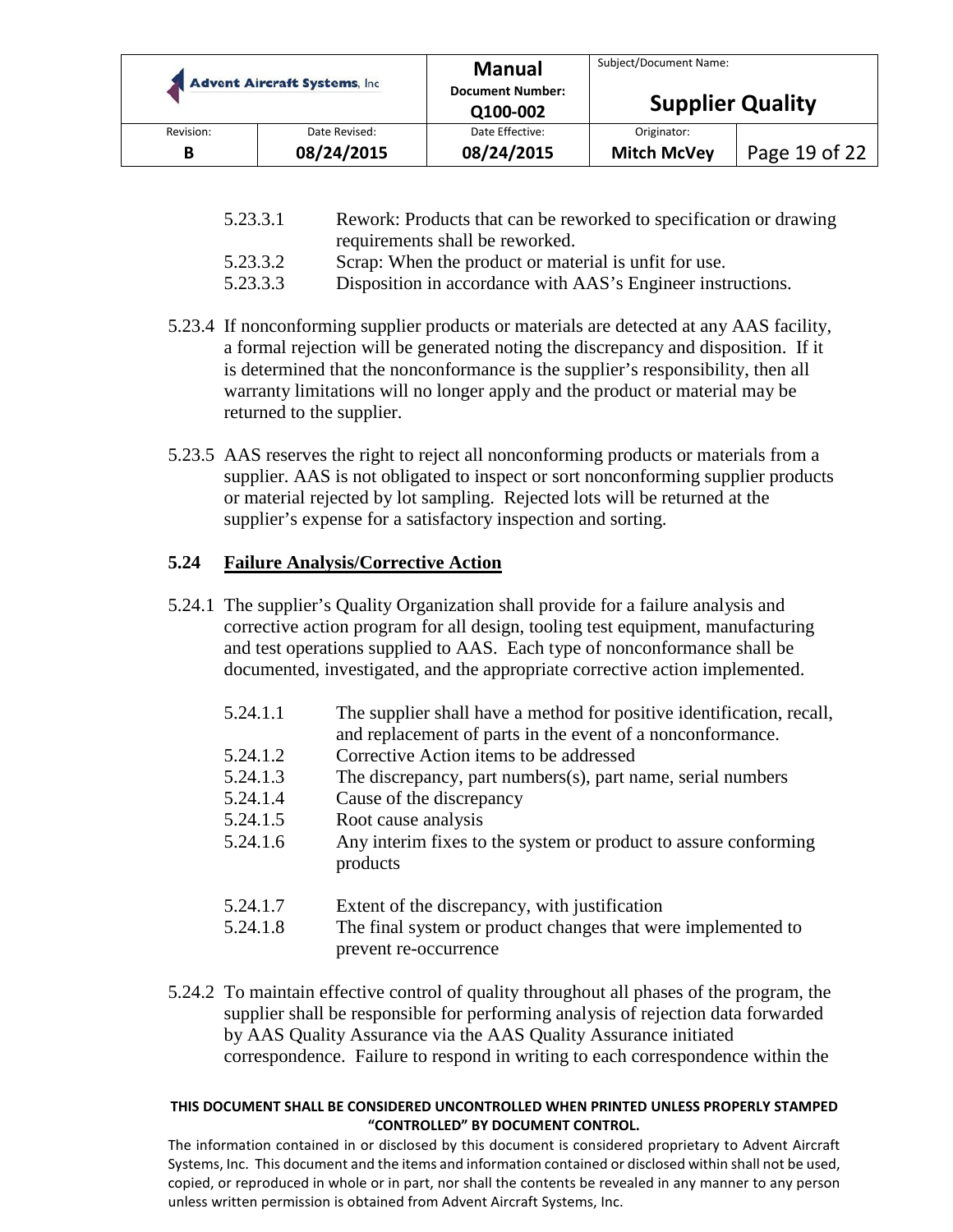| <b>Advent Aircraft Systems, Inc.</b> |               | <b>Manual</b><br><b>Document Number:</b><br>Q100-002 | Subject/Document Name:<br><b>Supplier Quality</b> |               |
|--------------------------------------|---------------|------------------------------------------------------|---------------------------------------------------|---------------|
| Revision:                            | Date Revised: | Date Effective:                                      | Originator:                                       |               |
| В                                    | 08/24/2015    | 08/24/2015                                           | <b>Mitch McVey</b>                                | Page 20 of 22 |

prescribed time period will have a direct impact on the supplier's overall quality standing.

## **5.25 Government/Aircraft Systems Division Actions**

- 5.25.1 AAS reserves the right to inspect all products at their point of origin. AAS inspection will not replace the supplier's inspection duties, nor will it relieve the supplier of his responsibility to furnish an acceptable, conforming end item.
- 5.25.2 AAS suppliers are subject to visits by Government representatives. Product audits may be conducted during these visits to ensure the products produced are safe and meet the design requirements. Any information that is gathered during these visits might be used to determine if AAS Supplier control system is functioning as required.

## **5.26 Aircraft Systems Division Furnished Property**

- 5.26.1 When material is supplied by AAS to be used in conjunction with or to be included in products to be supplied to AAS, the supplier's internal procedures and practice shall include the following:
	- 5.26.1.1 Examination of AAS furnished material upon receipt for shipping or handling damage.
	- 5.26.1.2 Conformance of inspection to applicable drawings and specifications upon receipt.
	- 5.26.1.3 Functional testing, when applicable to determine satisfactory operation.
	- 5.26.1.4 Periodic inspection to assure adequate storage conditions and material preservation.
	- 5.26.1.5 Provisions for scrap, return, or forwarding of unused or unusable material.
- 5.26.2 Damaged or discrepant AAS furnished property shall be identified with a rejection tag and placed in a restricted area if physically possible. The AAS Purchasing Department shall be notified immediately.
- 5.26.3 Damage or discrepancies not identified at the time of receipt shall be the supplier's responsibility.

#### **THIS DOCUMENT SHALL BE CONSIDERED UNCONTROLLED WHEN PRINTED UNLESS PROPERLY STAMPED "CONTROLLED" BY DOCUMENT CONTROL.**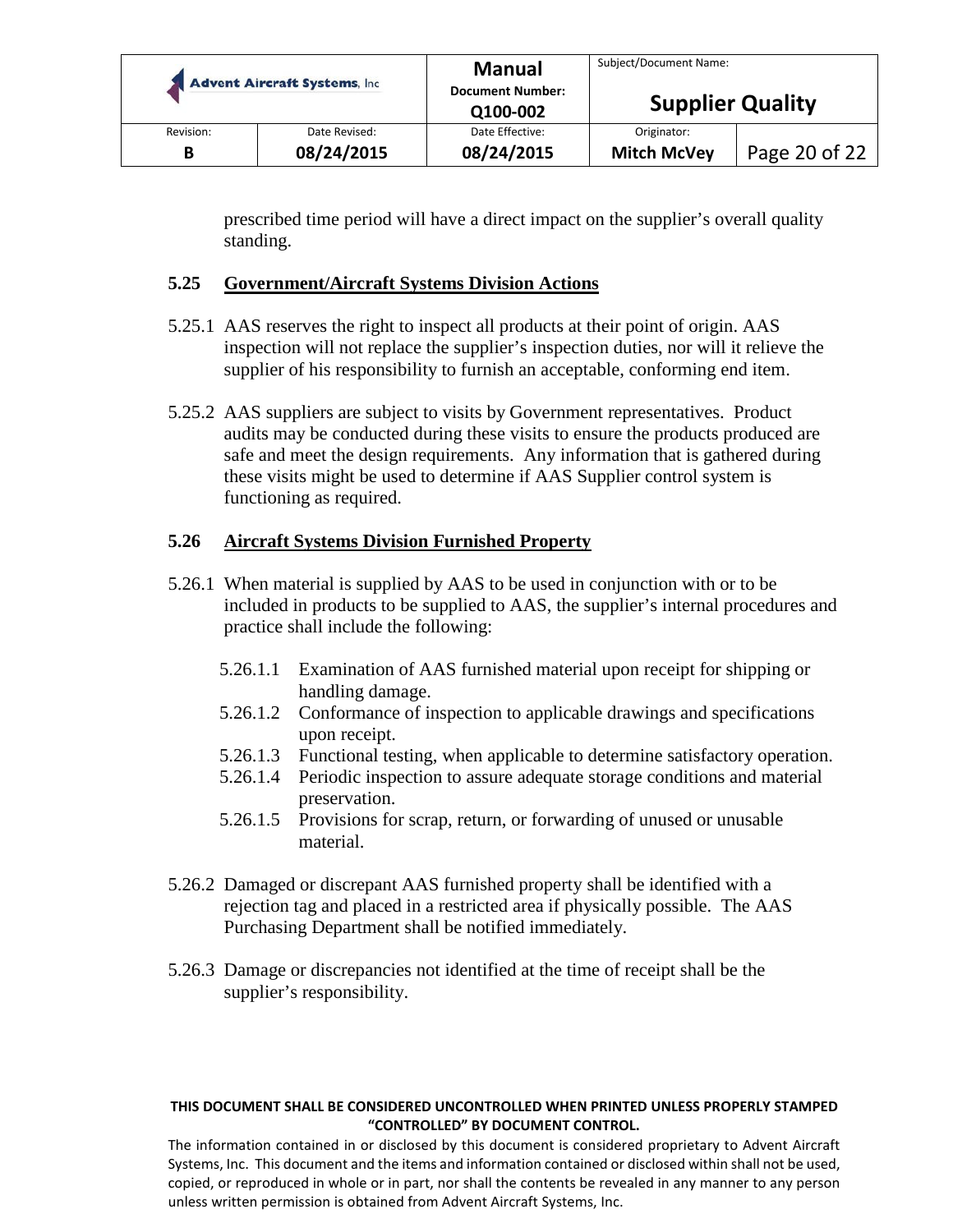| <b>Advent Aircraft Systems, Inc.</b> |               | <b>Manual</b>           | Subject/Document Name:  |               |
|--------------------------------------|---------------|-------------------------|-------------------------|---------------|
|                                      |               | <b>Document Number:</b> | <b>Supplier Quality</b> |               |
|                                      |               | Q100-002                |                         |               |
| Revision:                            | Date Revised: | Date Effective:         | Originator:             |               |
| В                                    | 08/24/2015    | 08/24/2015              | <b>Mitch McVey</b>      | Page 21 of 22 |

## **6 Delegated Inspection Duties**

## **6.1 Delegation of Duties**

- 6.1.1 AAS may formally delegate inspection duties to specific approved suppliers of AAS designed products.
- 6.1.2 This delegation of inspection duties shall not constitute a final acceptance by AAS nor shall it in any way relieve the supplier of his obligations under the purchase order or contract. The supplier maintains responsibility to furnish acceptable material that is in conformance with applicable drawings and specifications whether produced by the supplier or their subcontractor.

## **6.2 Revocation of Inspection Delegation**

6.2.1 AAS reserves the right to rescind the delegation of inspection duties as deemed necessary by AAS's Quality Assurance. AAS reserves the right to disapprove subcontractors of delegated suppliers when their performance is considered unsatisfactory to AAS.

## **7 Methods of Supplier Control**

## **7.1 Supplier Control**

- 7.1.1 In order to fulfill the responsibility with regard to the ultimate conformity and condition for safe operation of each completed component, AAS shall exercise supplier control by one or a combination of the following methods.
	- 7.1.1.1 Initial and periodic evaluations or audits of the supplier's Quality Assurance systems data or product.
	- 7.1.1.2 Delegation of inspection duties.
	- 7.1.1.3 AAS source inspections.
	- 7.1.1.4 In-house inspection and/or functional test.
	- 7.1.1.5 Certified test reports.
	- 7.1.1.6 Performance Data.
- 7.1.2 Suppliers under the AAS's Supplier Control System shall be designated as "Approved", "Conditional" or "Unapproved."

**Approved –** allows the supplier to perform the actions/processes for which they are approved.

#### **THIS DOCUMENT SHALL BE CONSIDERED UNCONTROLLED WHEN PRINTED UNLESS PROPERLY STAMPED "CONTROLLED" BY DOCUMENT CONTROL.**